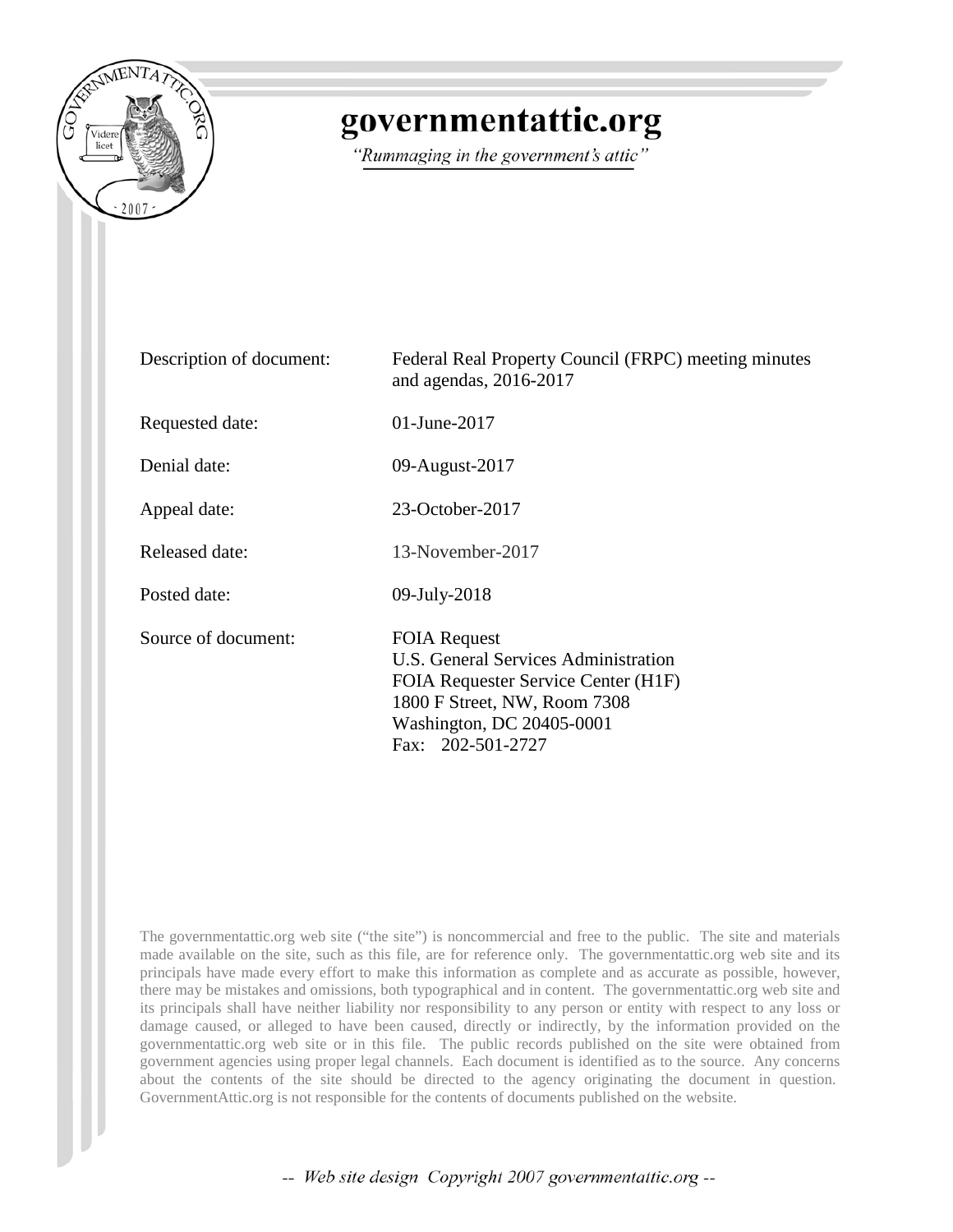GSA Chief FOIA Officer



November 13, 2017

This letter is in response to your U.S. General Services Administration (GSA) Freedom of Information Act (FOIA) appeal (GSA-2018-000094) dated October 23, 2017. Previously, on June 1, 2017, you submitted a FOIA request to GSA number (GSA-2017-001100) requesting a digital/electronic copy of the meeting minutes and meeting agendas for the Federal Real Property Council meetings during Calendar Year 2016 and Calendar Year 2017 to date.

On August 9, 2017, GSA replied to your FOIA request whereby we withheld meeting agenda and minutes in accordance with the fifth FOIA exemption [5 U.S.C. 552(b)(5)] because this information is considered pre-decisional deliberative and therefore exempt under "(b)(5)". We stated that the Federal Real Property Council (FRPC) meetings are deliberative and predecisional and therefore documents, such as the agendas and meeting minutes, and may not be released.

On October 23 2017, you submitted an appeal to GSA's response to your FOIA request asserting that the information was improperly withheld.

**Agency response:** Upon review of your appeal, GSA is providing you with the requested documents per your original FOIA request. Please be advised that meeting minutes were not taken from April 2017 through the end of the year and meetings were not held every month this year.

This letter constitutes GSA's final determination regarding this matter. You have the right to seek judicial review of this determination in the United States District Court in the District in which you reside, have your principal place of business, or in the District of Columbia, or where the records are located. As an alternative to litigation, the Office of Government Information Services (OGIS) has been created under the 2007 FOIA amendments. OGIS was created to offer mediation services to resolve disputes between FOIA requesters and Federal agencies as a nonexclusive alternative to litigation.

> U.S General Services Administration 1800 F. Street, NW, Room; 7308 Washington, DC 20405 Toll Free: (855)-675-3642. Fax; (202) 501-2727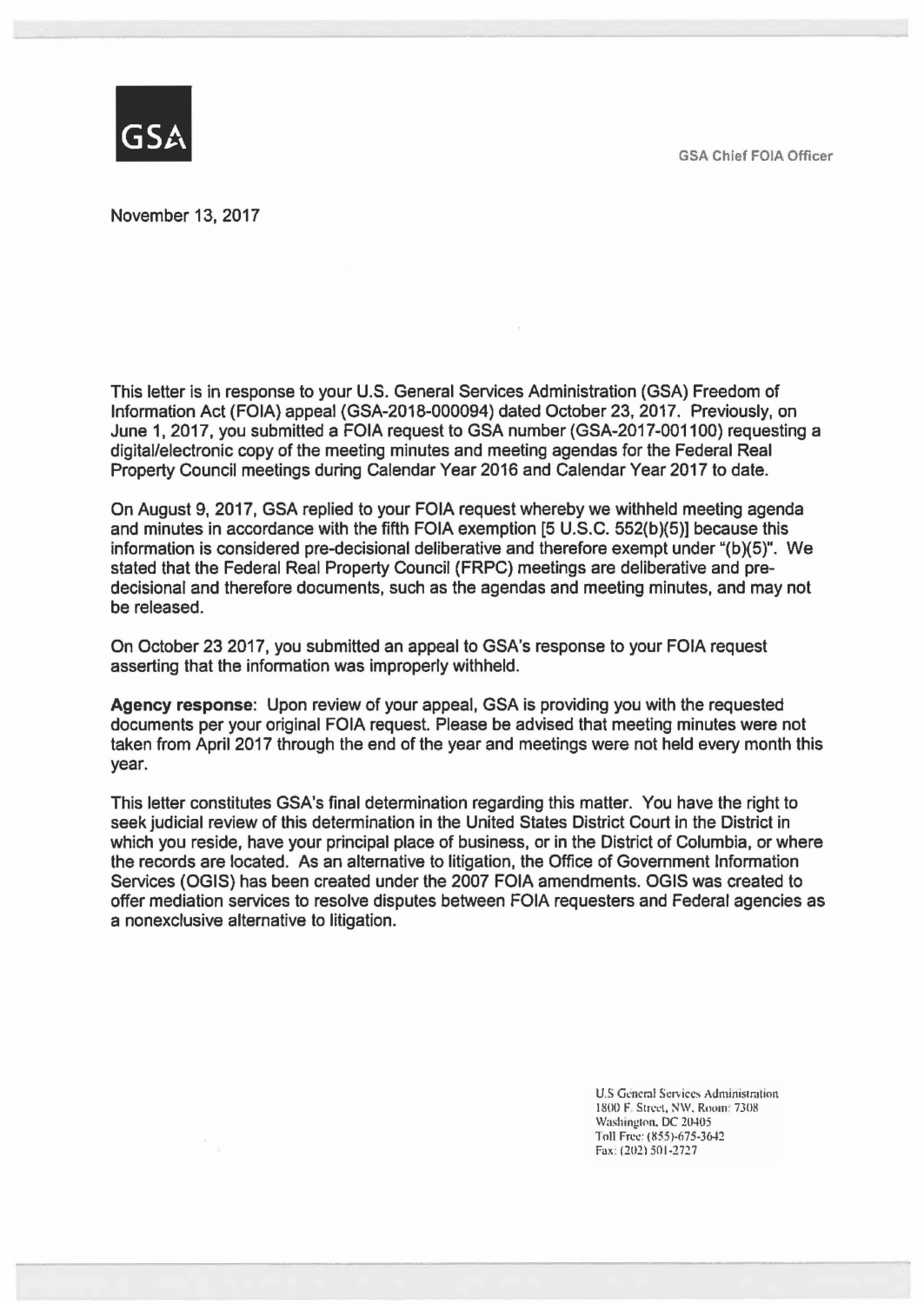Using OGIS services does not affect your right to pursue litigation. You may contact OGIS by mail at the Office of Government Information Services, national Archives and Records Administration, 8601 Adelphi Road, Room 2501, College Park, MD 20740, via e-mail at ogis@nara.gov or by phone at (877) 684-6448.

Sincerely, Cynthia A. Metzle hia A. Metzler

Enclosure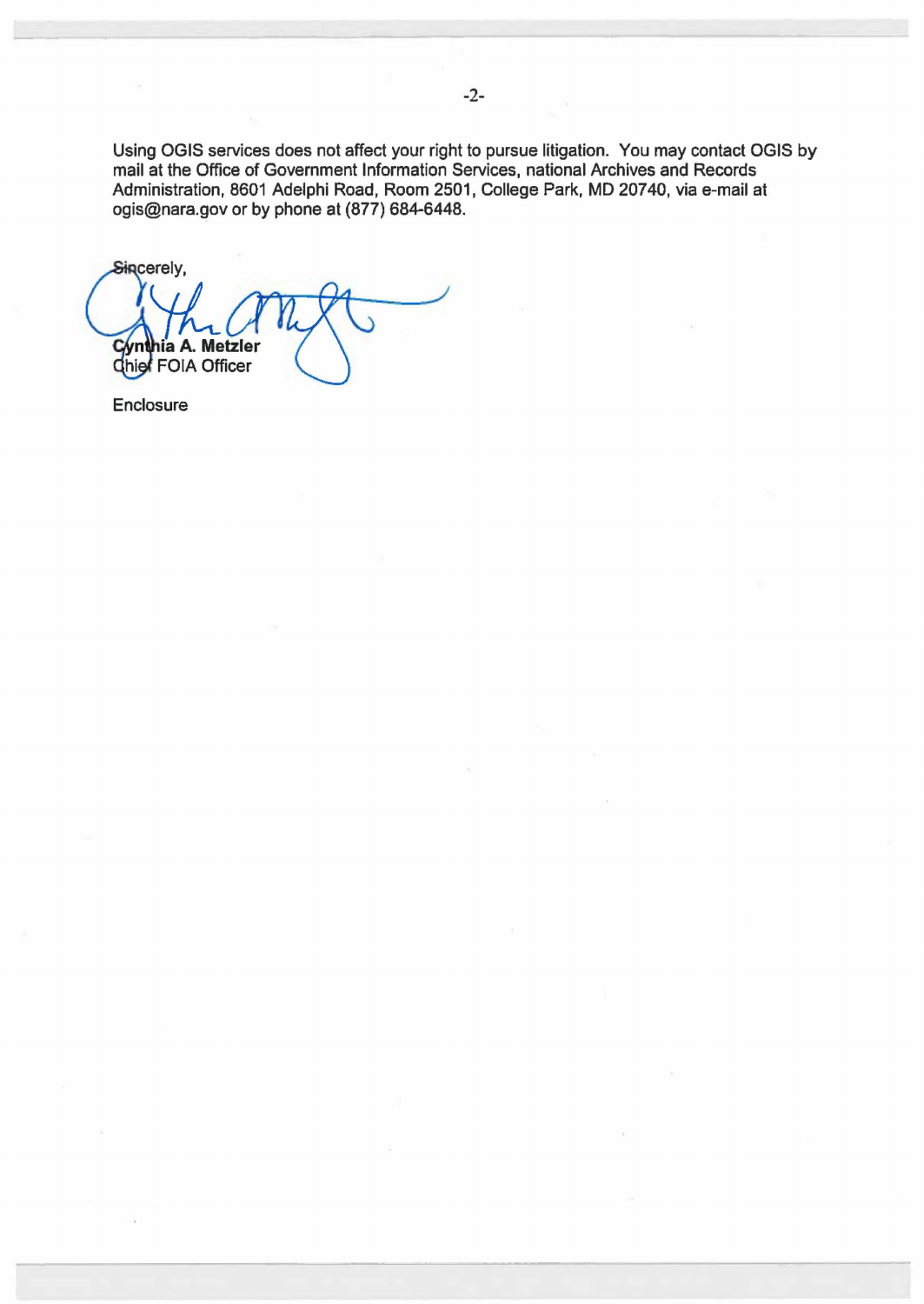### Federal Real Property Council

#### **January 21, 2016**

GSA Headquarters, 1800 F Street NW, Room 1460

#### **2:30 p.m. – 3:30 p.m.**

|                                                      | Opening                                                                                                                                                                                                    |
|------------------------------------------------------|------------------------------------------------------------------------------------------------------------------------------------------------------------------------------------------------------------|
| $2:30$ p.m. $-2:50$ p.m.<br>$2:50$ p.m. $-3:05$ p.m. | <b>SSA's Success in Reducing Leased Space</b><br><b>GSA's Change Management Resources - Space Renovation</b>                                                                                               |
| $3:05$ p.m. $-3:15$ p.m.                             | <b>RTF Status</b><br>Reduction Target Summary (handout)<br>$\bullet$<br>RTF Cost Methodology (handout)<br>$\bullet$<br><b>FedStat Meeting Status</b><br>$\bullet$<br><b>Emails to Deputy Secretaries</b>   |
| $3:15$ p.m. $-3:30$ p.m.                             | <b>GSA Updates</b><br>• Training on Real Property Management Tool/User List<br>Data V&V Guidance Status/OMB Memo<br>• Focus Group Real Property Gateway<br>Personnel Data Collection - Status and Due Date |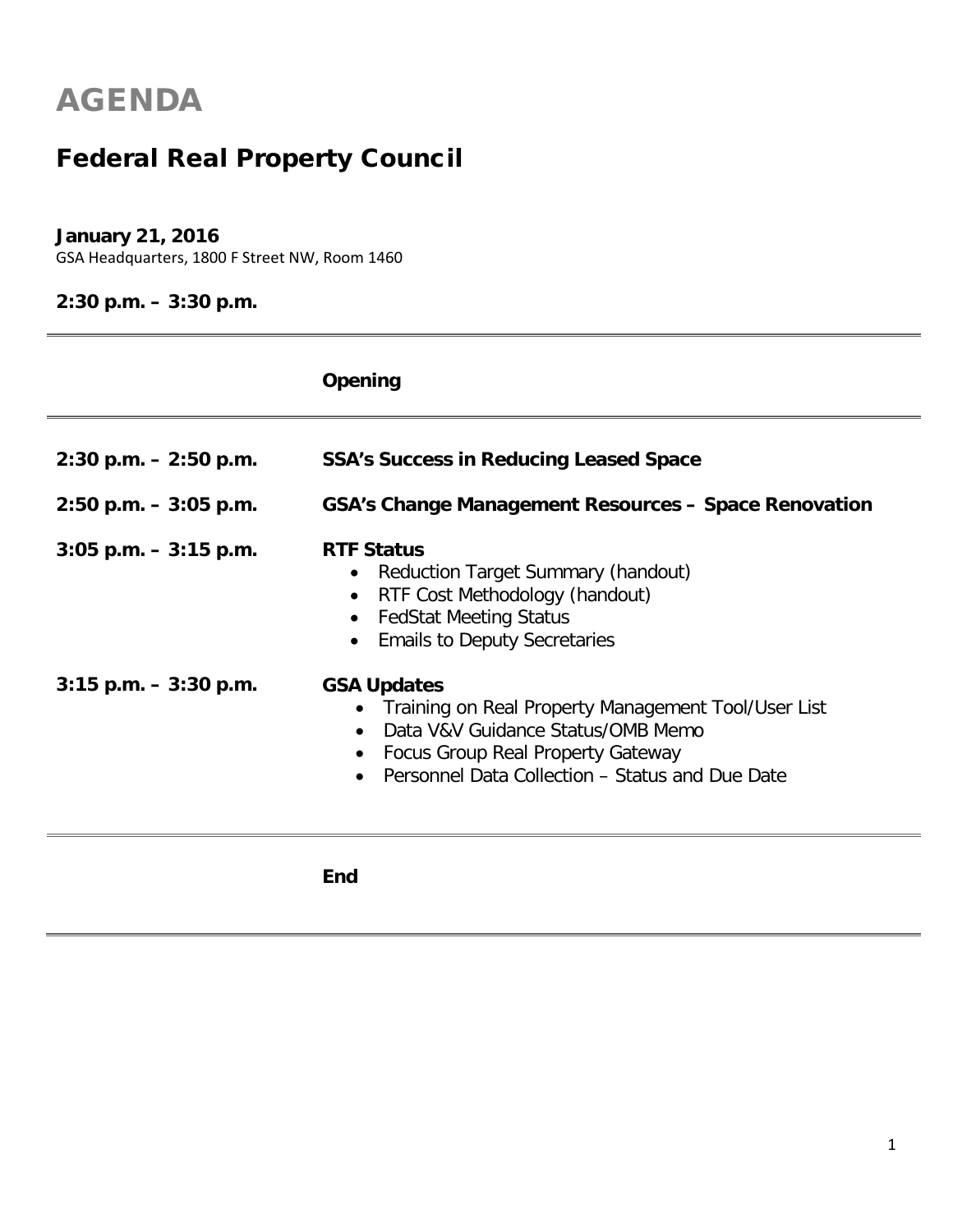### Meeting Minutes

### Federal Real Property Council

**January 21, 2016**

GSA Headquarters, 1800 F Street NW, Room 1460

#### **2:30 p.m. – 3:30 p.m.**

All,

Thank you for your participation in the Federal Real Property Council meeting on January 21. All the presentations from the meeting are attached here.

#### **SSA's Success in Reducing Leased Space**

Chris Molander summarized SSA's success at reducing its leased space. His presentation summarizes successfully completed projects, lease cost trends over time, projects SSA is currently pursuing, and some of the challenges SSA has met to reduce its footprint.

#### **GSA's Change Management Resources**

Chuck Hardy of GSA gave a presentation on the overall change management process that agencies can employ to communicate with and solicit feedback from employees on projects that modify work space. The presentation provides insight and practices to gain employee involvement, develop employee engagement plans and communication strategies, and summarizes the resources GSA can provide to assist agencies. It also provides change management contacts for each GSA Regional Office and Chuck's contact information as well. Agencies are encouraged to review the presentation as part of their project planning.

#### **RTF Status Update**

- *Reduction Target Summary (handout)* A summary of the FY16 FY20 RTF reduction targets was provided at the meeting. The government-wide, aggregate target is 60 million SG total for the target years.
- *RTF Cost Methodology (handout) –* A summary of the process and considerations used to define the RTF cost methodology was provided at the meeting. Data in the FRPP and GSA's occupancy agreement data base will be used to estimate cost avoidance achieved by agencies' annual net portfolio reductions. The data agencies submit to FRPP and the work they perform to confirm the accuracy of their occupancy agreement data will constitute agencies' annual cost reporting under the RTF policy.
- *FedStat Meeting Status –* The FedStat meetings will be held again in FY16 in the late May through early July timeframe. The format may change slightly, and one of the objectives is to complete the performance metric data summaries earlier in the process to provide agencies more time to review it.
- *Emails to Deputy Secretaries-* The OMB Controller, Dave Mader, send an email to each agency's Deputy Secretary or Administrator summarizing the actions each agency will pursue and complete in FY16 with GSA and OMB. The actions were derived from the fall meetings on the draft RTF Plans that were held with each agency.

#### **GSA Updates**

GSA provided updates on the following topics: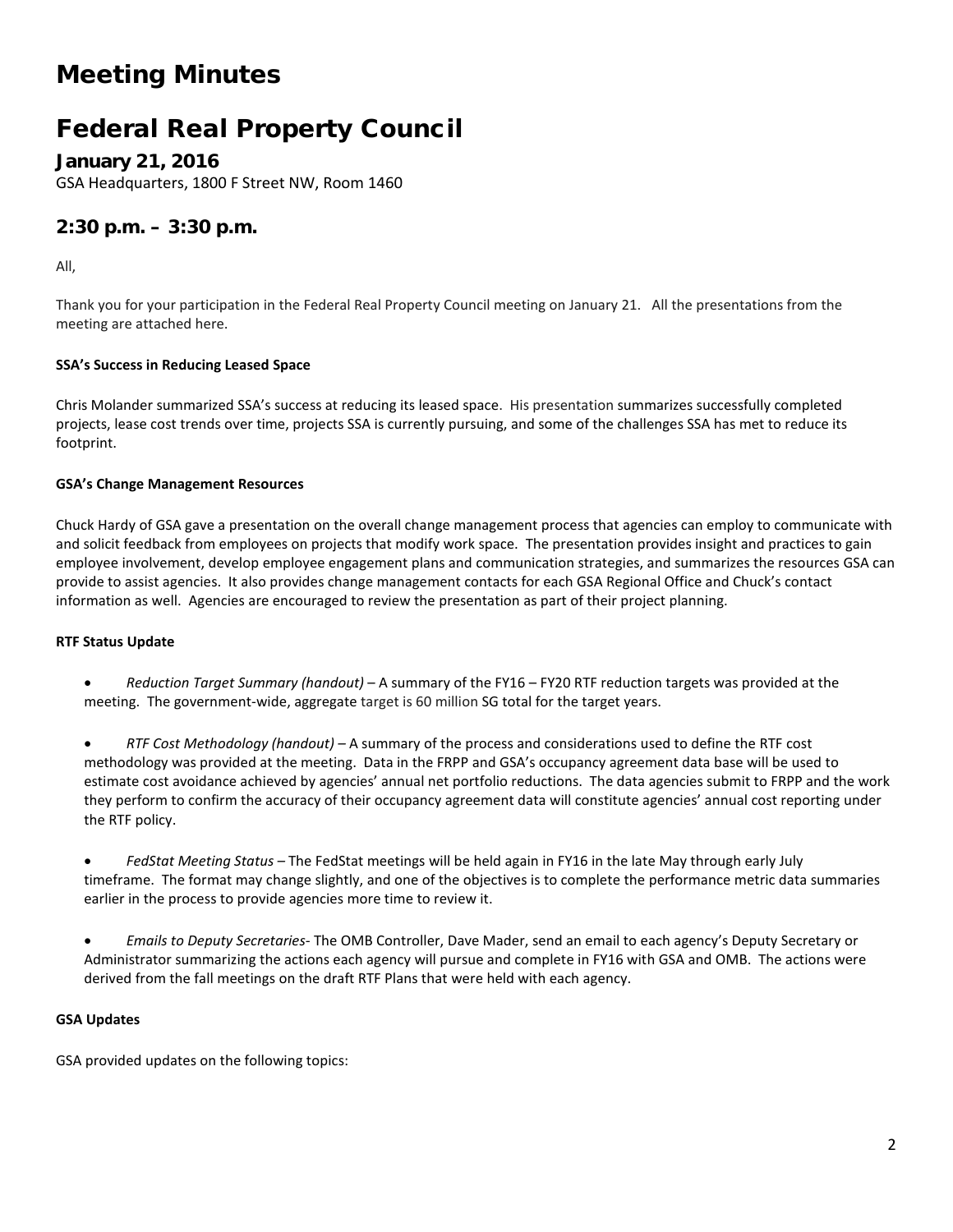• *Training on the real property management tool (RPMT)/user list* - The RPMT is now open for agencies' use. The tool will be updated with your 2015 FRPP data the first week in February. Agencies should have responded to Alex Kurien's January 13 email requesting your Departmental and bureau level users no later than **January 22**.

• *Data V&V Guidance* - The FRPP data validation and verification guidance is being edited per the comments submitted by the FRPC. The revised document will be ready for review in the next few weeks.

• *Focus Group Real Property Gateway* – GSA has developed an information sharing/communication tool for the Federal real property community. GSA will sponsor a focus group meeting the week of February 1 with agency representatives to refine Gateway's content and format. Next steps and the availability of the Gateway for your use will be determined after the focus group meeting.

• *MAX Office Personnel data collection* – The MAX office building personnel data collection has been open since December 23rd and it will close February 5. Per Alex Kurien's January 15th email, agencies were to inform GSA by **January 21** how close they are to completing the data collection and when their collection will be complete and closed in MAX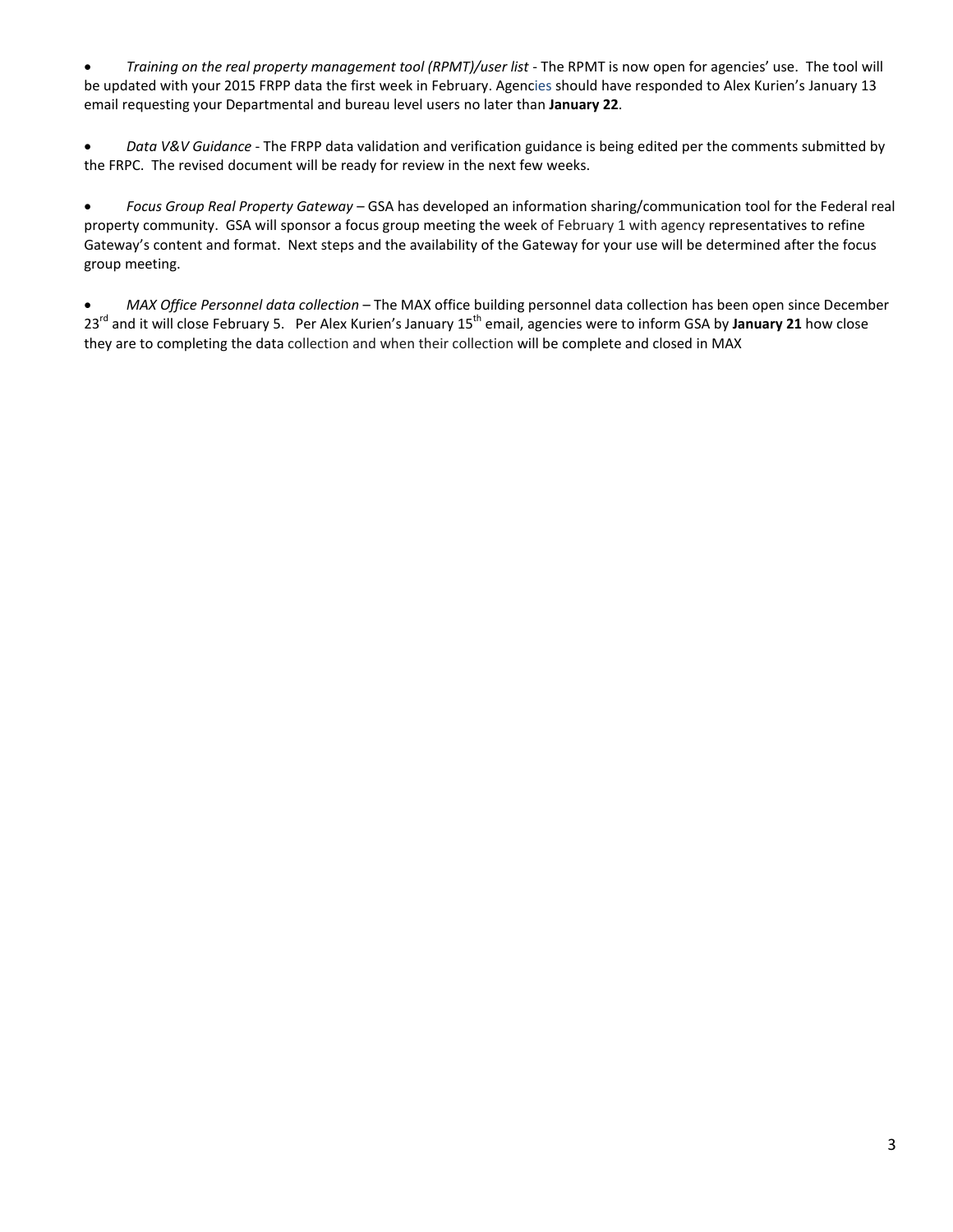## Federal Real Property Council

#### **February 18, 2016**

GSA Headquarters, 1800 F Street NW, Room 1425

**2:30 p.m. – 3:30 p.m.**

|                          | Opening                                                                                                                                                                                   |
|--------------------------|-------------------------------------------------------------------------------------------------------------------------------------------------------------------------------------------|
| $2:30$ p.m. $-2:50$ p.m. | <b>VA Asset Disposal and Reuse</b>                                                                                                                                                        |
| $2:50$ p.m. $-3:05$ p.m. | GSA Support for Draft FY17 - FY21 RTF Plans                                                                                                                                               |
| $3:05$ p.m. $-3:15$ p.m. | <b>RTF Status</b><br>Office Space Design Standard<br>$\bullet$<br>V&V Memo                                                                                                                |
| $3:15$ p.m. $-3:30$ p.m. | <b>GSA Updates</b><br>• Personnel Data Collection Results<br>Training on Real Property Management Tool/User List<br>$\bullet$<br>Data V&V Guidance Status<br><b>Real Property Gateway</b> |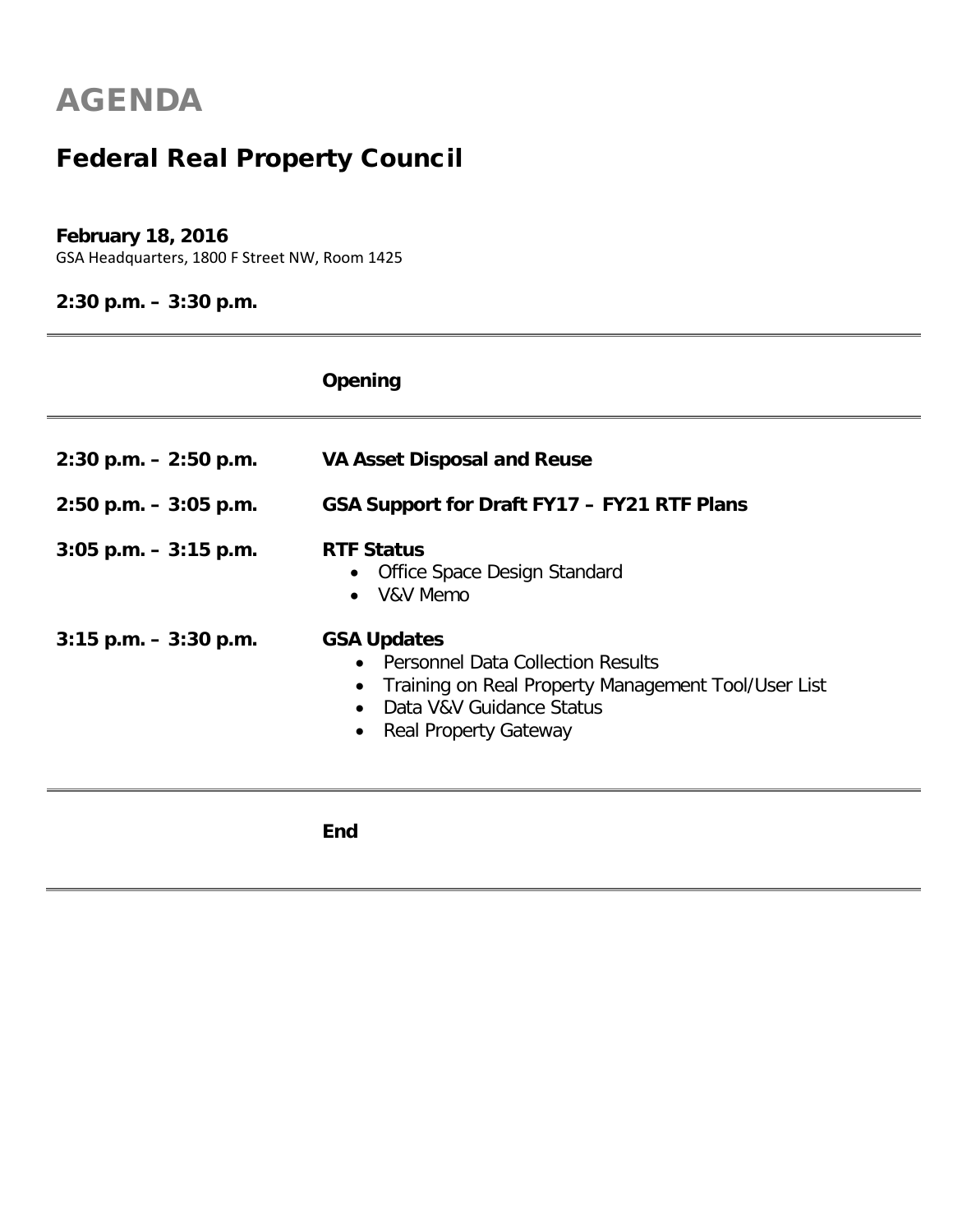### Federal Real Property Council

#### **February 18, 2016**

GSA Headquarters, 1800 F Street NW, Room 1425

#### **2:30 p.m. – 3:30 p.m.**

All,

Thank you for your participation in the Federal Real Property Council meeting on February 18. All the presentations from the meeting are attached here.

Below is a brief summary of the key points discussed during the meeting.

#### **VA Asset Disposal and Reuse**

Brett Simms shared the successes and challenges associated with disposing of and reusing VA assets. Based on shifting demographics, the demand for space at VA has grown, with 26 million square feet of additional space still needed to meet forecast demand. In order to adjust its footprint, the VA has looked at a number of options for disposing of or reusing vacant space in order to maximize value for the government and the public, while working with stakeholders such as veterans, local communities, and congressional delegations.

#### **GSA Support for Draft FY17 – FY21 RTF Plans**

Stuart Burns provided an overview of the materials GSA will provide to assist the agencies with development of their FY17 – FY21 RTF Plans. GSA will provide a list of agency leases with utilization data to help agencies identify assets for disposal and consolidation. The utilization rate analysis should be sent to the first six agencies next week with the other agencies to follow. The first utilization rate analysis was conducted on HUD, HHS, DOT, IRS, and SBA since they represent a variety of agency approaches to asset management.

#### **Reduce the Footprint Status**

Agencies' office space design standards are to be issued by March 25, 2016, per the RTF policy. An email will be forthcoming to provide information for agencies to report their final standard to OMB and GSA. **GSA Updates**

• GSA provided an overview of the results of the personnel data collection that closed on February 5, 2016. GSA will convene a user working group to discuss how it can make the data collection process easier in the future and to determine what caused some agencies to report "zeros" and "Nulls" for some assets.

• On January 12, 2016, GSA released the Real Property Management Tool with FY15 FRPP and OA data. Training on Real Property Management Tool will be provided on February 24 and March 1. The training invitation was sent to all individuals on the RPMT user list. Please submit the names of any individuals who need access to the tool to [chris.coneeney@gsa.gov.](mailto:chris.coneeney@gsa.gov)

The data validation and verification guidance is scheduled for release at the end of April. A draft will be circulated for a last round of comment prior to it being issued as final.

- The Real Property Gateway tool will be launched by the end of April and training will be provided to all users after it is launched.
- The final RTF Baselines were provided to the agencies in a February 12 email to each agency.

• The FRPP data certification letters are past due for several agencies and GSA will be following up with the agencies obtain their get their letters.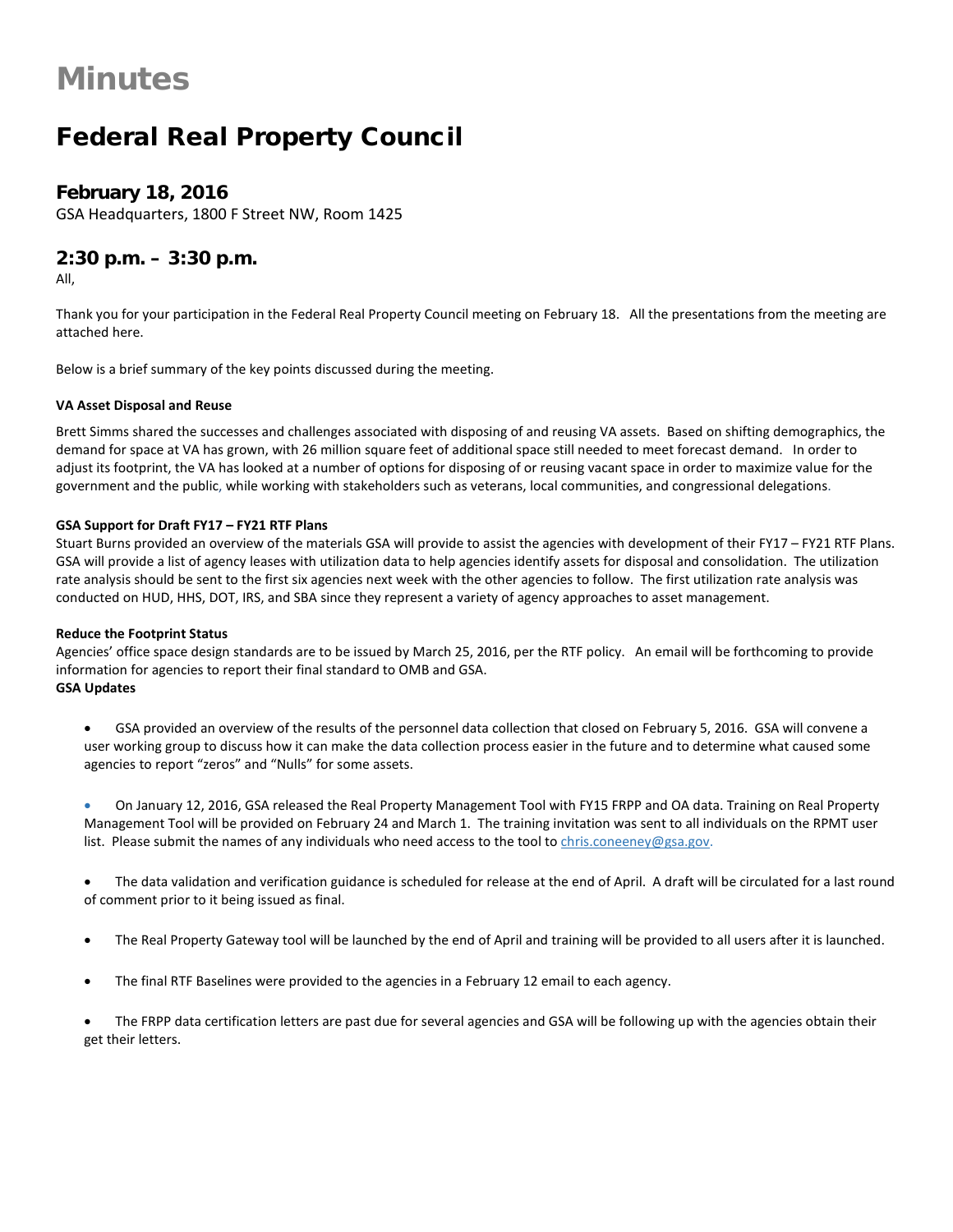## Federal Real Property Council

#### **March 17, 2016**

GSA Headquarters, 1800 F Street NW, Room 1460

**2:30 p.m. – 3:30 p.m.**

|                          | Opening                                                                                                |
|--------------------------|--------------------------------------------------------------------------------------------------------|
| $2:30$ p.m. $-2:50$ p.m. | <b>FRPP Interagency Data Transparency</b>                                                              |
| $2:50$ p.m. $-3:05$ p.m. | RTF Support to Agencies FY17 - FY21 Plans                                                              |
| $3:05$ p.m. $-3:25$ p.m. | <b>Construction and Rental of Government Quarters</b>                                                  |
| $3:25$ p.m. $-3:30$ p.m. | <b>Updates</b><br>Data V&V Guidance Status<br>Disposition Field in FRPP - Historic Status<br>$\bullet$ |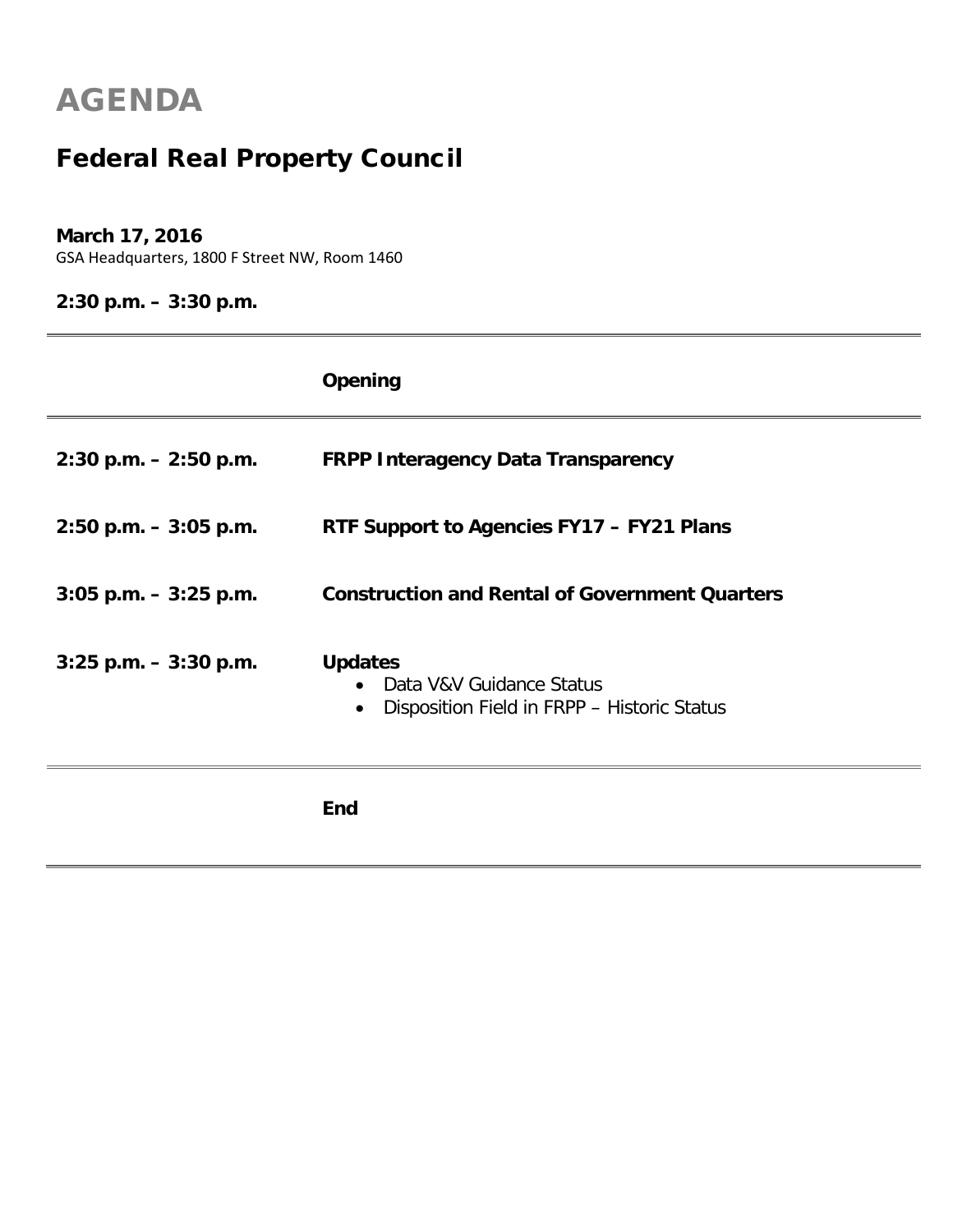### Federal Real Property Council Meeting Minutes

#### **March 17, 2016**

GSA Headquarters, 1800 F Street NW, Room 1460

Thank you for your participation in the Federal Real Property Council meeting on March 17th. All the presentations from the meeting are attached here.

Below is a brief summary of the key points discussed during the meeting.

#### **Interagency FRPP Data Transparency**

The interagency FRPP data elements were distributed for review. These data elements will be displayed in or be used by the asset consolidation tool (ACT) that GSA is developing. GSA will demo the ACT at the nextFRPC meeting. The file "FRPC Data Set Interagency" provides a list of the fields. Note that "RPUID" and "Utilization" were added per discussion at the FRPC meeting. Please let us know if you see any show stoppers or significant issues by April 8.

#### **Support for FY17 - FY21 Draft RET Plan Review**

GSA presented the plan of action for reviewing the agencies' draft FY17 – FY21 RTF Plans. The file "RTF Support to CFO Act Agencies" describes the actions GSA, OMB, and the agencies will implement for the review process. Please see the milestones for each action.

#### **Rental and Construction of Government Quarters**

DOI presented a summary of the government housing program that it administers for rental and construction of government quarters (see attached Powerpoint file). OMB Circular A-45, which was issued over two decades ago, provides program policy. DOI has reviewed A-45 and has identified potential modifications to the policy that may be appropriate in light of technological advances over the last two decades. These potential modifications will be reviewed, considered, and be coordinated with the agencies that provide quarters through the program.

#### **Data Center Optimization Initiative – Opportunity to Comment**

A draft policy to optimize federal data centers is being circulated for comment (see attached pdf file). You are encouraged to review and comment on the draft policy within the next two weeks. Comment can be sent to Dan Pomeroy of GSA at [daniel.pomeroy@gsa.gov](mailto:daniel.pomeroy@gsa.gov)

#### **GSA Updates**

The draft V&V guidance document will be sent to the agencies for a final five day review within the next two weeks to support finalization of the document by April 30.

• One change will be made to the FY16 FRPP data reporting requirements. When reporting in FRPP that an asset has exited the federal portfolio, agencies, starting in FY16, must indicate the "historic status" of the disposed asset. This additional information will complete the data needs of the Advisory Council on Historic Preservation. GSA is on target to issue the FY16 Data Dictionary, which will include "historic status" as a required field for the disposition data element, by the end of April 2016.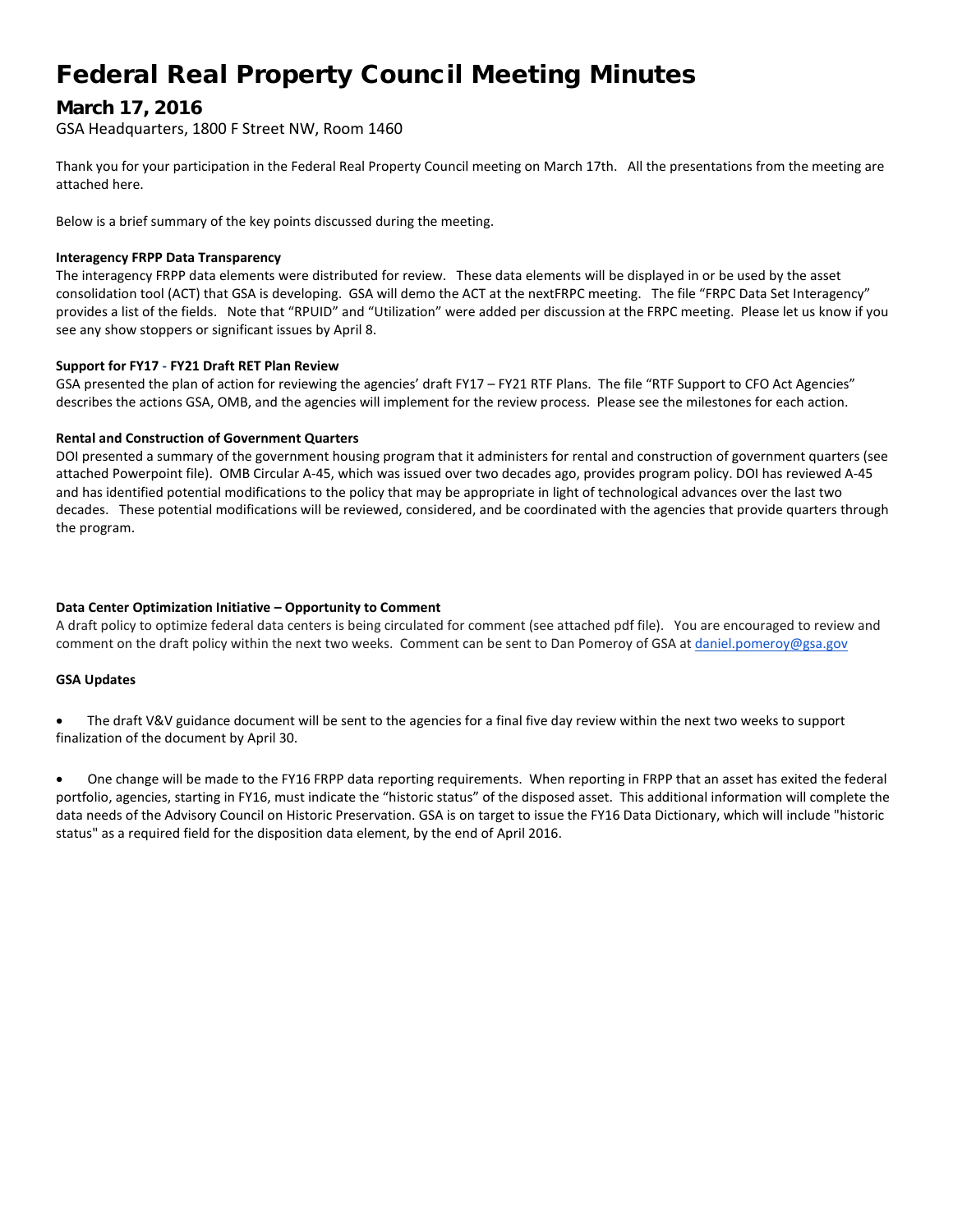### Federal Real Property Council

#### **April 21, 2016**

GSA Headquarters, 1800 F Street NW, Room 1460

### **2:30 p.m. – 4:00 p.m.**

|                          | Opening                                                                                                                                                                                                                 |
|--------------------------|-------------------------------------------------------------------------------------------------------------------------------------------------------------------------------------------------------------------------|
| $2:30$ p.m. $-3:30$ p.m. | <b>Discuss FRPC Priorities</b>                                                                                                                                                                                          |
| $3:30$ p.m. $-3:45$ p.m. | <b>Updates</b><br>- GAO Report GAO-16-275<br>Status of FRPP V&V Guidance<br>Performance.gov update<br>$\blacksquare$<br><b>FRPP Data Dictionary</b><br>$\blacksquare$<br>Energy intensity measurement<br>$\blacksquare$ |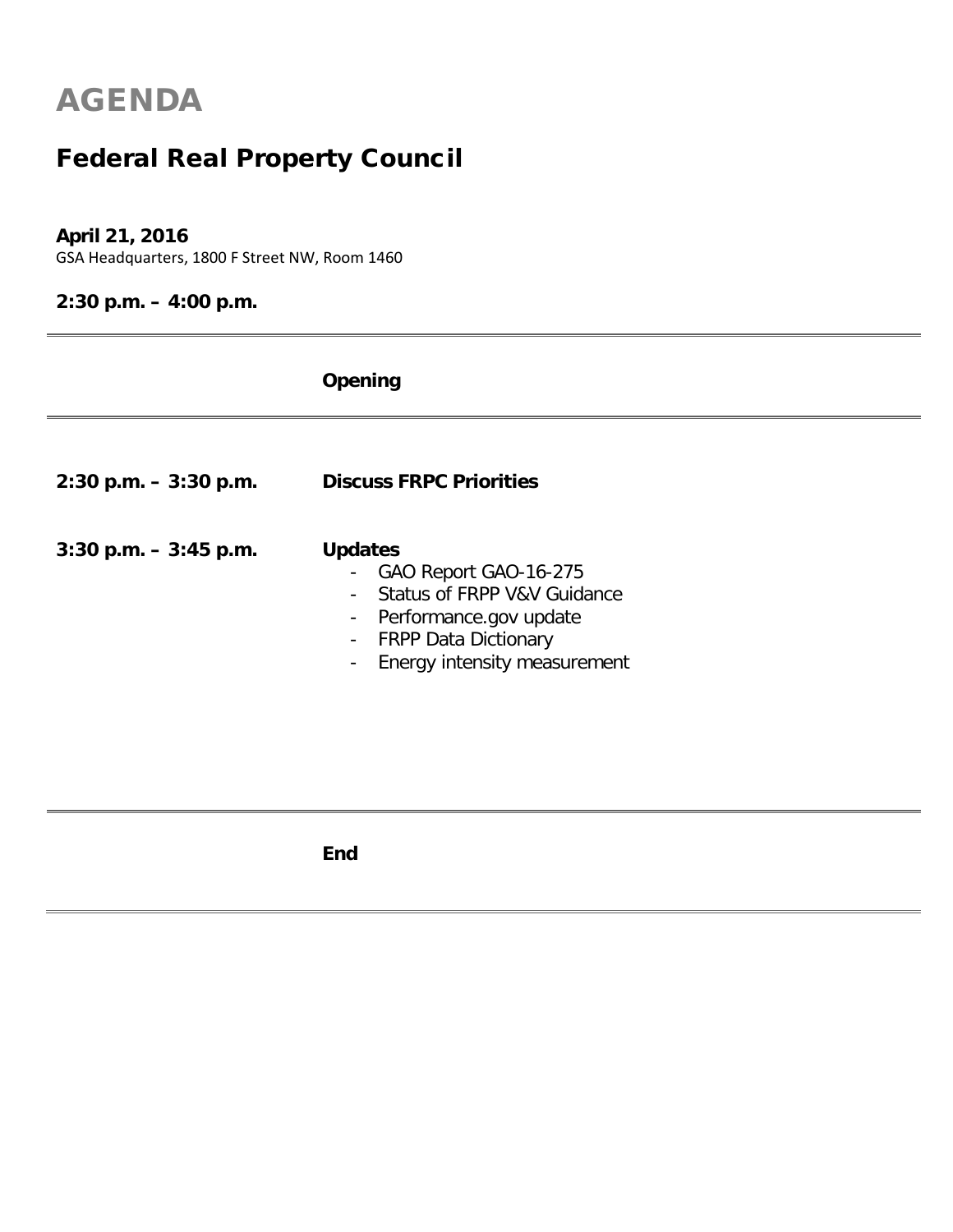### Federal Real Property Council

**April 21, 2016**

GSA Headquarters, 1800 F Street NW, Room 1460

#### **2:30 p.m. – 4:00 p.m.**

#### **Summary of April 21, 2016 FRPC Meeting**

The FRPC is looking to identify areas of need, identify strategic priorities, and create a vision for federal real property. The FRPC participated in a group discussion to define priorities and determine common themes to focus on.

#### **FRPC Priorities Discussion**

● *Question 1: How has your agency defined success for the National Strategy and RTF policy?*

Answers included the following themes:

- Reducing square footage and looking at different measurement options
- Reducing cost
- Improving utilization
- Using space more efficiently and strategically while expediting the disposal process
- Standardizing space allocation standards
- Communicating within components/bureaus to address space allocations
- Co-locating organizations
- Minimizing growth for organizations that are expanding
- *Question 2: What comes after RTF next?*

Answers included the following themes:

- What comes next is harder. The low hanging fruit has been eliminated.
- Continue to pursue tight space allocation. No longer reducing the footprint, agency is
- growing. Dramatically reducing space per person.
	- Implement policy in a constructive manner.

● *Question 3: How can we make FRPP data elements consistent for O&M, Repair, and Replacement Value?* 

Answers included the following themes:

○ The opportunity is not across the board but there is an opportunity with certain property

types.

- First need to focus on consistency within agencies
- This could be done but at a high cost. Need the value proposition to sell to

agency/component asset managers.

Path forward – Need to focus on methodologies for O&M costs for reporting moving forward. Will discuss these data elements moving forward for applicable structure types. This topic will be discussed at future FRPC meetings.

● *Question 4: Do you use capital planning to better identify efficiency opportunities and support budget requests? How?* 

Answers included the following themes:

- Provides for regular review and more realistic planning
- Match facilities to expected maintenance budgets
- Efficiency is pushed aside to focus on critical issues
- Aggregate data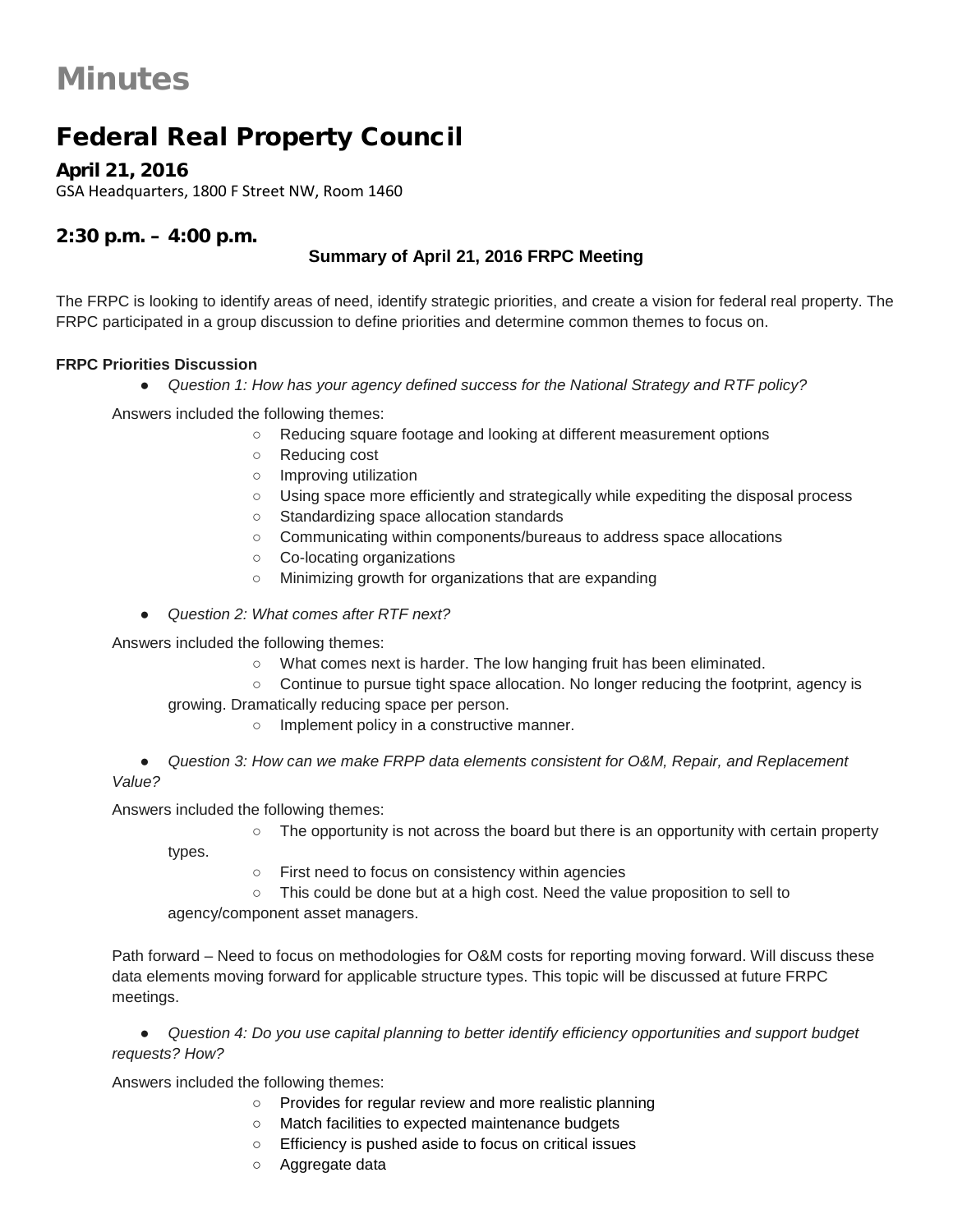Path forward – Capital Planning will be discussed at a future FRPC meeting.

● *Question 5: Describe three ways you have used data to request funding resources for the consolidation, disposal, and repair work of real property?* 

Answers included the following themes:

○ Build business cases to state improvements.

○ Use Facilities Sustainment requirements-generation models using asset data to build budget. Can quantify the budget requirement by asset.

- Board Contamination Condition Assessment Working Group (DOE and GSA collaborating on disposal).
- *Question 6: Where in the real property management process could you use a shared service?*

Answers included the following themes:

- Benefits of using a shared service could include better pricing and more consistent use
- Could create a BPA for the services (janitorial, cafeteria services)

○ Challenges include paying for the shared service and reconciling different authorities that dictate land use

Next Steps – The FRPC will discuss these questions more fully at subsequent FRPC meetings to determine what areas need to be explored further and in what timeframe.

#### **Updates**

- GAO Report GAO-16-275
	- GAO released Report GAO-16-275 April 12, 2016. The OMB response is included in the report.
- FRPP V&V Guidance Status
	- Guidance was distributed April 4th. All agency comments have been reviewed and will be responded to. Guidance will be distributed by the end of the month.
- Performance.gov Update
	- Performance.gov will be updated on April 28th. The FRPP annual summary report and
- FRPP data dictionary will also be posted on that day.
- Energy Intensity Measurement

○ The question regarding whether increased staff density harms agencies' energy intensity metric was posed at the March FRPC meeting. See file attached to the email that transmitted this summary for a status update on that question.

- GSA's Asset Consolidation Tool will be demonstrated at the May FRPC meeting.
- The FRPP interagency transparency data set is attached to the email that transmitted these notes.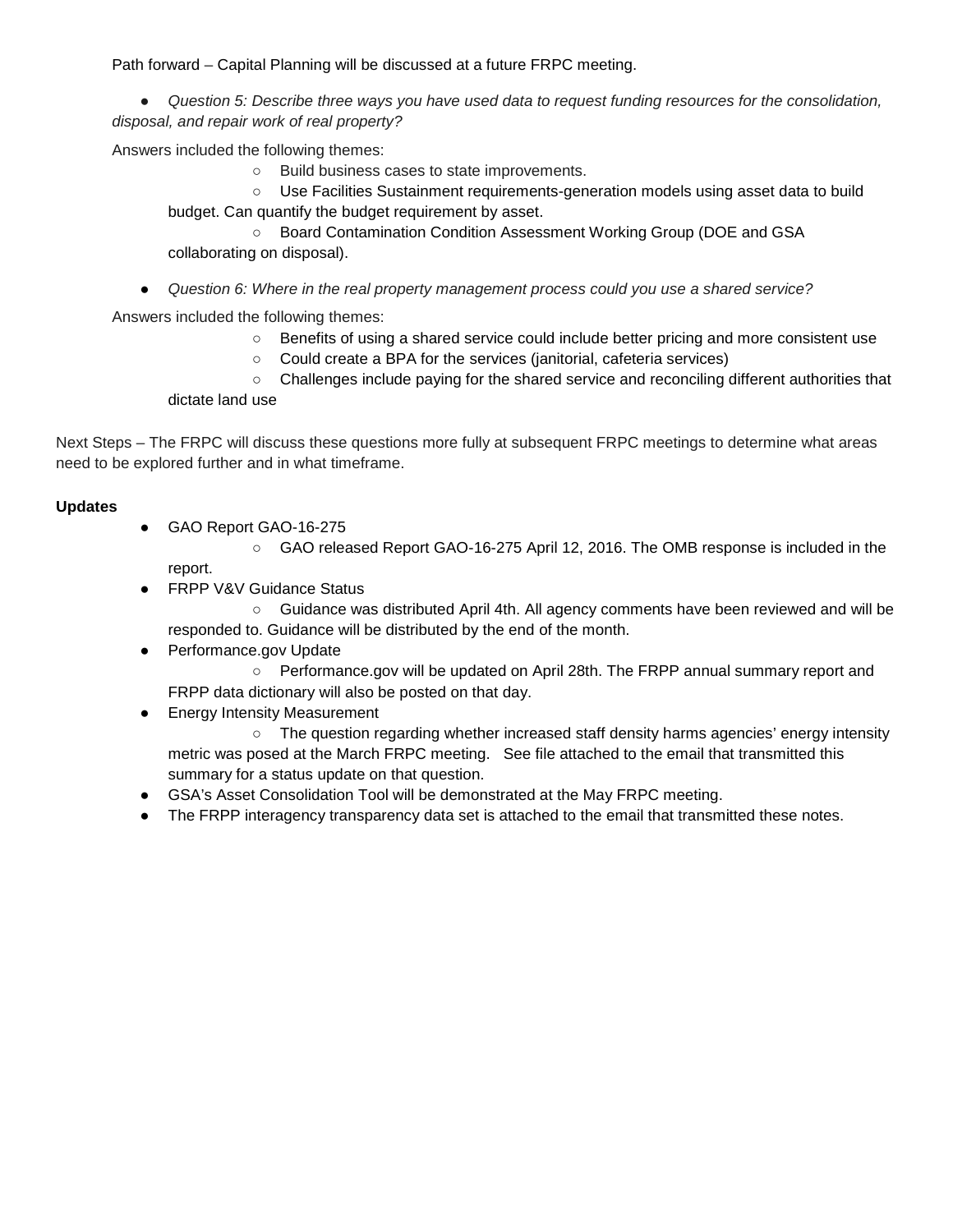## Federal Real Property Council

#### **May 19, 2016**

GSA Headquarters, 1800 F Street NW, Room 1425

#### **2:30 p.m. – 3:45 p.m.**

|                          | Opening                                                                                                     |
|--------------------------|-------------------------------------------------------------------------------------------------------------|
|                          |                                                                                                             |
| $2:30$ p.m. $-2:50$ p.m. | <b>Asset Consolidation Tool Demo</b>                                                                        |
| $2:50$ p.m. $-3:10$ p.m. | Discussion Question follow-up - O&M, repair, replacement<br>value                                           |
| $3:10$ p.m. $-3:25$ p.m. | <b>Real Property Gateway Demo</b>                                                                           |
| $3:25$ p.m. $-3:35$ p.m. | Data Validation and Verification Guidance                                                                   |
| $3:35$ p.m. $-3:45$ p.m. | <b>Updates</b><br>Performance.gov<br>$\blacksquare$<br>RTF and FedStat meetings<br>$\overline{\phantom{a}}$ |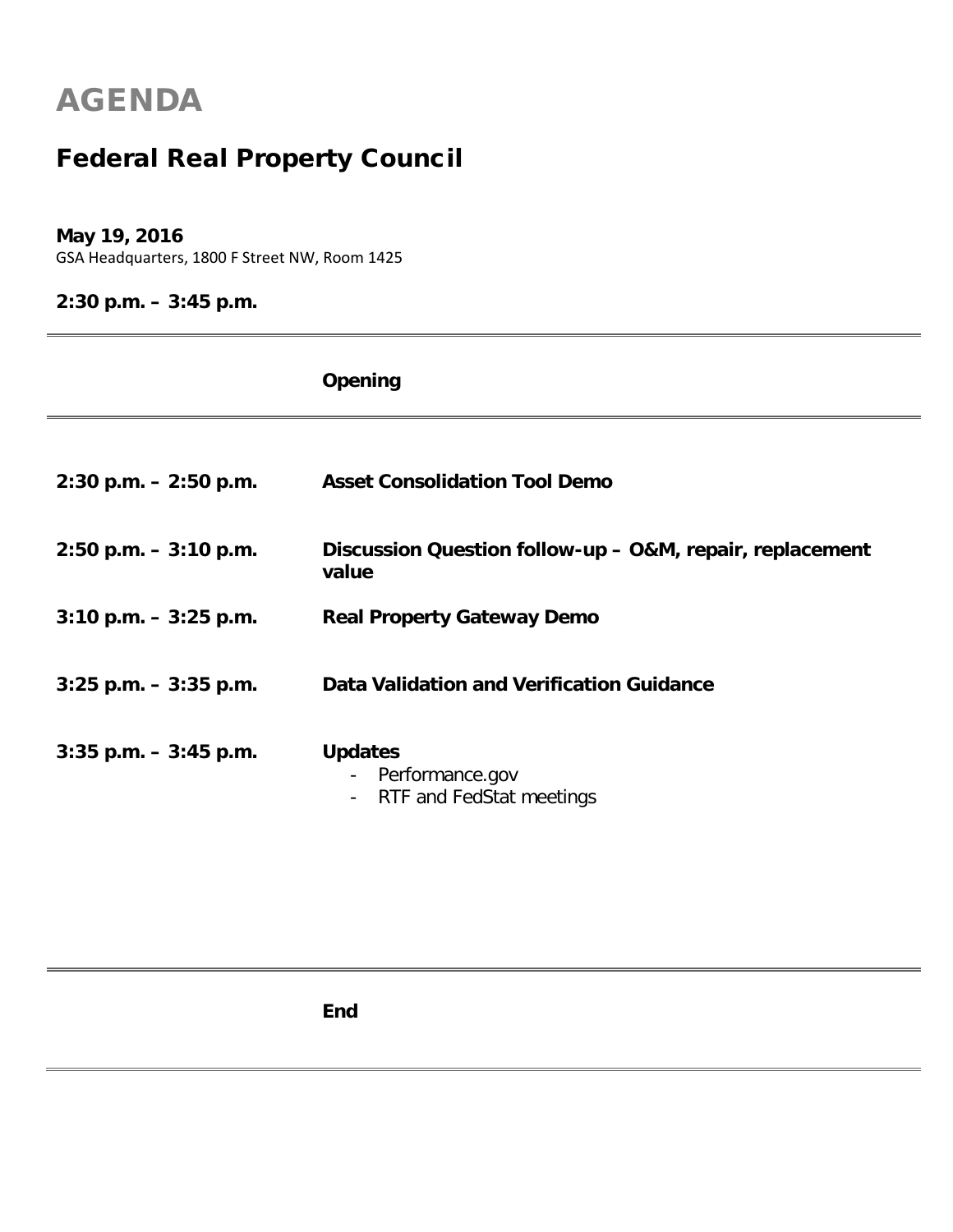### Federal Real Property Council

**May 19, 2016** GSA Headquarters, 1800 F Street NW, Room 1425

#### **2:30 p.m. – 3:45 p.m.**

#### **Summary of May 19, 2016 FRPC Meeting**

#### **Asset Consolidation Tool Demo**

GSA demonstrated the asset consolidation tool. The tool uses the interagency data transparency data set to identify potential consolidation opportunities among agencies' portfolios. Contact Aaron Eisenbarth [\(aaron.eisenbarth@gsa.gov\)](mailto:aaron.eisenbarth@gsa.gov) of GSA with questions on the tool.

#### **Survey of Agency Use of FRPP Data Fields**

GAO report GAO-16-275 recommended that GSA survey the CFO Act agencies to determine how they collect and report data for FRPP data fields. To implement this recommendation, GSA has developed a survey to gather data on the Status, O&M, Repair, Replacement Value, Lease Costs, and Utilization data fields. The draft survey is attached here. Comment on the survey was due to GSA on May 23 $^{\circ\circ}$ . The survey will be distributed to the agencies on May  $27<sup>th</sup>$  with responses due June 10th.

#### **Real Property Gateway Demo**

GSA demonstrated the real property Gateway tool. The Gateway is a communication tool the real property community can use to share documents and communicate among the larger community. If you would like to add someone to the use group or have questions on the tool contact Anne Nussear [\(anne.nussear@gsa.gov\)](mailto:anne.nussear@gsa.gov).

#### **Data Validation and Verification Guidance**

GSA distributed the final data validation and verification guidance to the agencies prior to the FRPC meeting. Please review the document (attached here) to prepare for the validation and verification of the FRPP data you will submit in December, 2016. GSA is developing the implementation tool now and it will be complete this summer.

#### **Updates**

• *Performance.gov:* All the agency Reduce the Footprint reduction targets from the final FY16 – FY20 Plans are posted on the site, along with the final results of the Freeze the Footprint policy.

• *Reduce the Footprint and FedStat Meetings*: OMB and GSA are developing a document to summarize agencies' FTF accomplishment, RTF reduction targets (FY16 – FY20), provide comment on agencies' FY17 – FY21 RTF Plan, and to identify possible efficiency opportunities in each agency's portfolio. These documents are being developed per the FedStat meeting schedule; agencies will receive the draft document for review and comment about three weeks prior to the FedStat meeting. These documents will be provided to the agencies as background for the FedStat meeting even if real property is not a FedStat focus area.

• *FRPP Data Dictionary*: GSA distributed the FY16 FRPP data dictionary via email last week. It is attached here.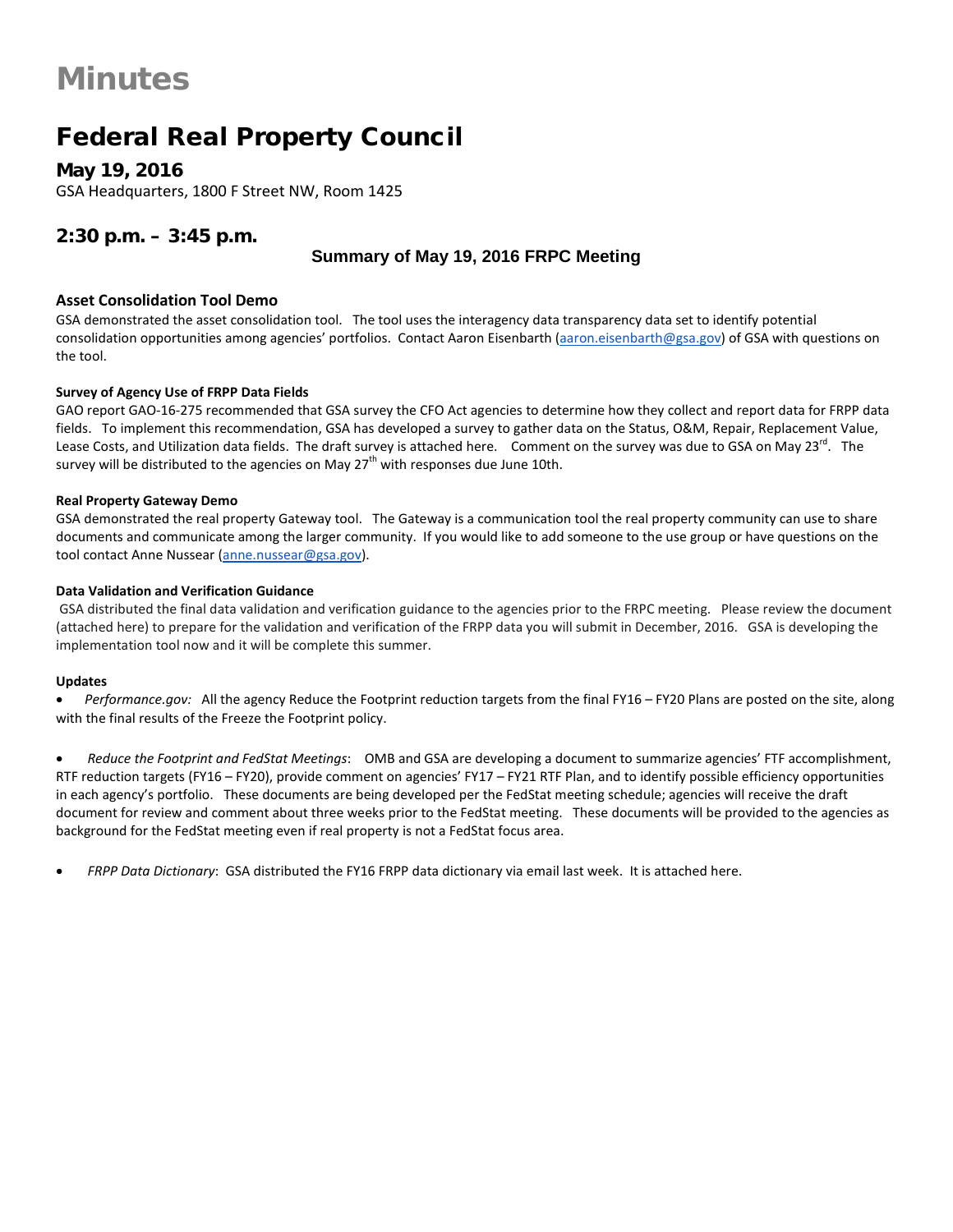## Federal Real Property Council

#### **June 16, 2016**

GSA Headquarters, 1800 F Street NW, Room 1425

### **2:30 p.m. – 3:30 p.m.**

|                          | Opening                                                                         |
|--------------------------|---------------------------------------------------------------------------------|
|                          |                                                                                 |
| $2:30$ p.m. $-2:50$ p.m. | <b>Treasury Operation Executive Council</b>                                     |
| $2:50$ p.m. $-3:00$ p.m. | <b>Status of FRPP Data Element Survey</b><br>• Agencies need to submit policies |
| $3:00$ p.m. $-3:10$ p.m. | <b>RTF Plan Review Process - Update and Objectives</b>                          |
|                          |                                                                                 |
| $3:10$ p.m. $-3:25$ p.m. | Discussion Question - Capital Planning                                          |
| $3:25$ p.m. $-3:30$ p.m. | <b>Updates</b><br>Disposal training                                             |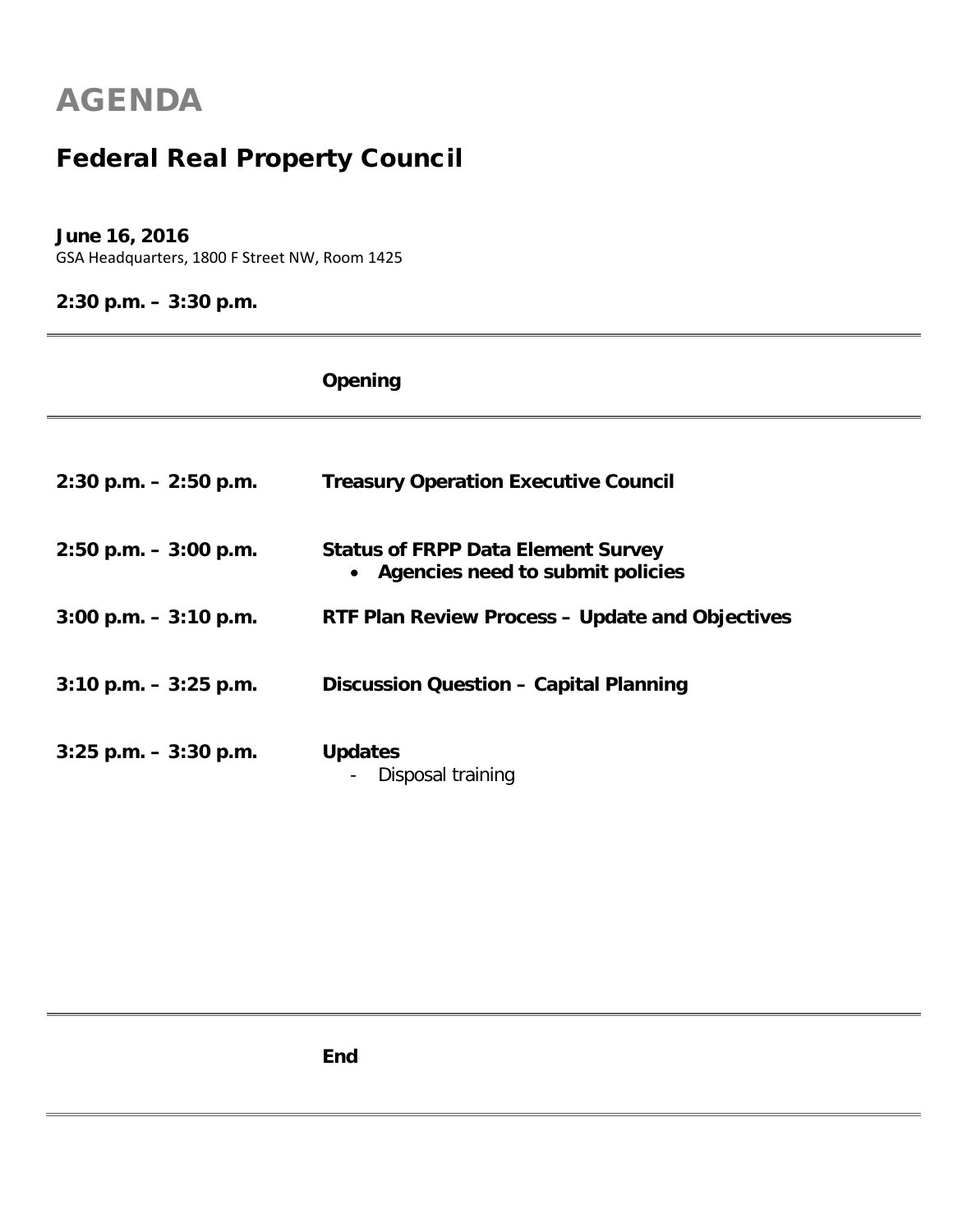### Federal Real Property Council

**June 16, 2016** GSA Headquarters, 1800 F Street NW, Room 1425

#### **2:30 p.m. – 3:30 p.m.**

#### **Summary of June 16, 2016 FRPC Meeting**

#### **Treasury Operation Executive Council**

Mike Thomas, Director of Treasury Operations, gave a presentation on the Treasury Operations Executive Council, which provides a new vehicle to coordinate the work of all the Treasury bureaus to implement the Reduce the Footprint policy, among other programs. The council has transformed the Department's RTF effort from a headquarters owned process to a Department-wide participatory process owned by all the bureaus. Please contact Mike with any questions at [Michael.Thomas@treasury.gov](mailto:Michael.Thomas@treasury.gov)

#### **Status of FRPP Data Element Survey**

GSA distributed a survey to the FRPC on June 1st to help define agency reporting practices for several FRPP data elements. The survey will support our ongoing objective to improve FRPP data quality by bringing more consistency to how agencies report data within and among the agencies. GSA will create a summary report to analyze the survey responses and share it with the FRPC later in the summer.

#### **RTF Plan Review Process - Update and Objectives**

Eight of ten agency meetings to review plans and make recommendations have taken place. The focus of the meeting is on private sector leases because those leases need to be re-competed periodically. The meetings are also helping to identify candidate projects for future GSA consolidation program funding. The meetings are a good forum for open dialogue among agencies, GSA, and OMB.

#### **Updates**

There's an upcoming GSA Real Property Utilization and Disposal Training Class June 28-30, 2016. To register, go to [http://propertydisposal.gsa.gov/training.](http://propertydisposal.gsa.gov/training) Complete the two enrollment forms attached here and send to [gary.jordon@gsa.gov](mailto:gary.jordon@gsa.gov)

#### **Capital Planning Discussion**

The capital planning discussion focused on the two questions below. Unfortunately the time for the discussion was limited and it will be rescheduled for another time to ensure adequate time is available to focus on the topic.

1. How does your agency exercise oversight of components capital planning implementation?

2. How would a uniform, [government/agency]-wide capital planning process, engaging all your components, benefit your [department/agency]? Is there a relationship between RTF and the capital planning process? Are there ways to improve the capital planning process within agencies and government wide? As the visibility of real property has been raised, how can real property be included in the capital planning process?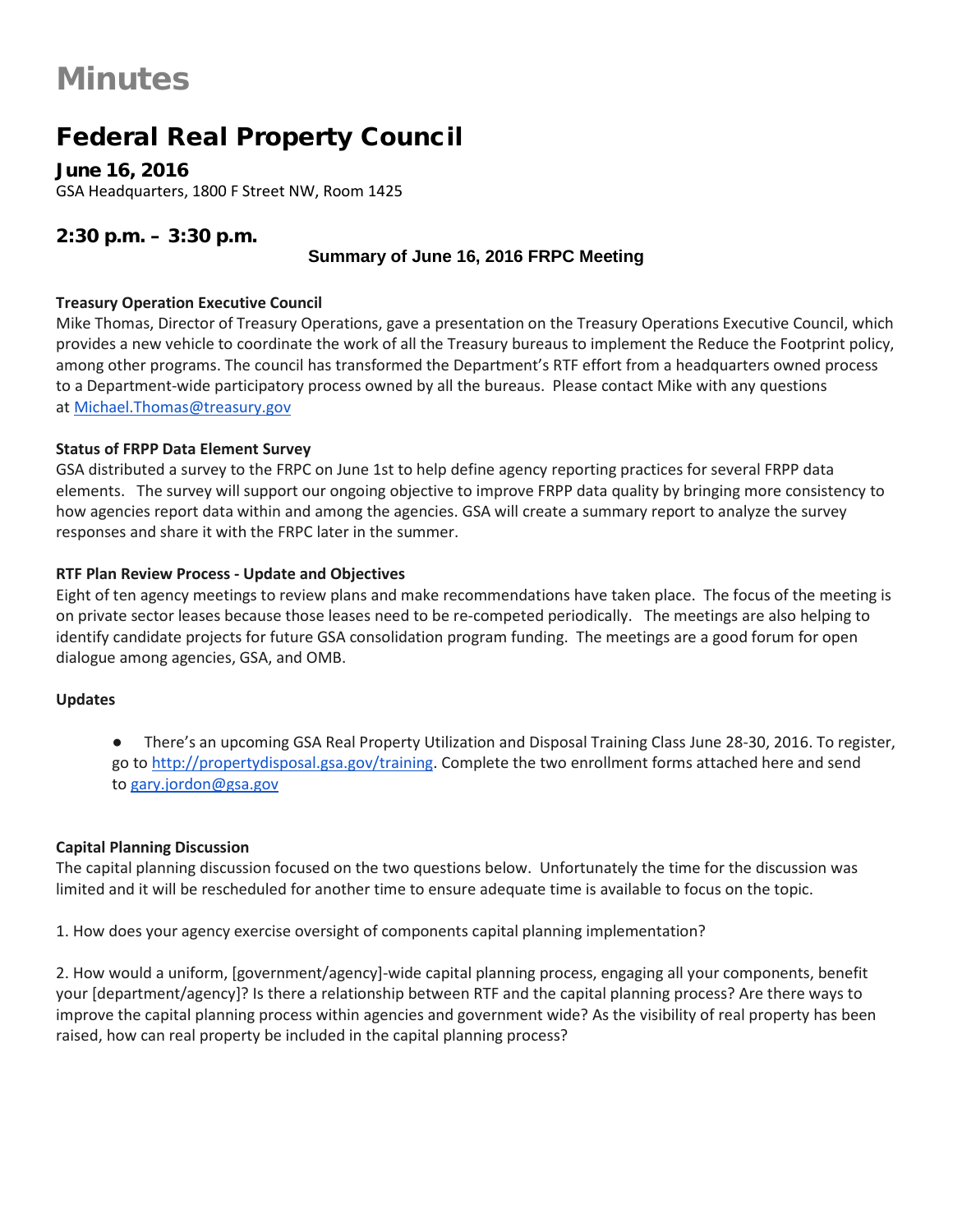## Federal Real Property Council

#### **July 21, 2016**

GSA Headquarters, 1800 F Street NW, Room 1460

### **2:30 p.m. – 3:30 p.m.**

|                          | Opening                                                           |
|--------------------------|-------------------------------------------------------------------|
|                          |                                                                   |
| $2:30$ p.m. $-2:50$ p.m. | <b>Tenant Satisfaction Survey Demo - Enhancements</b>             |
| $2:50$ p.m. $-3:10$ p.m. | <b>Real Property Budget Formulation</b>                           |
| $3:10$ p.m. $-3:25$ p.m. | <b>Governance Structure for FRPP Data Use</b>                     |
| $3:25$ p.m. $-3:30$ p.m. | <b>Updates</b><br>Status of Data Validation and Verification Tool |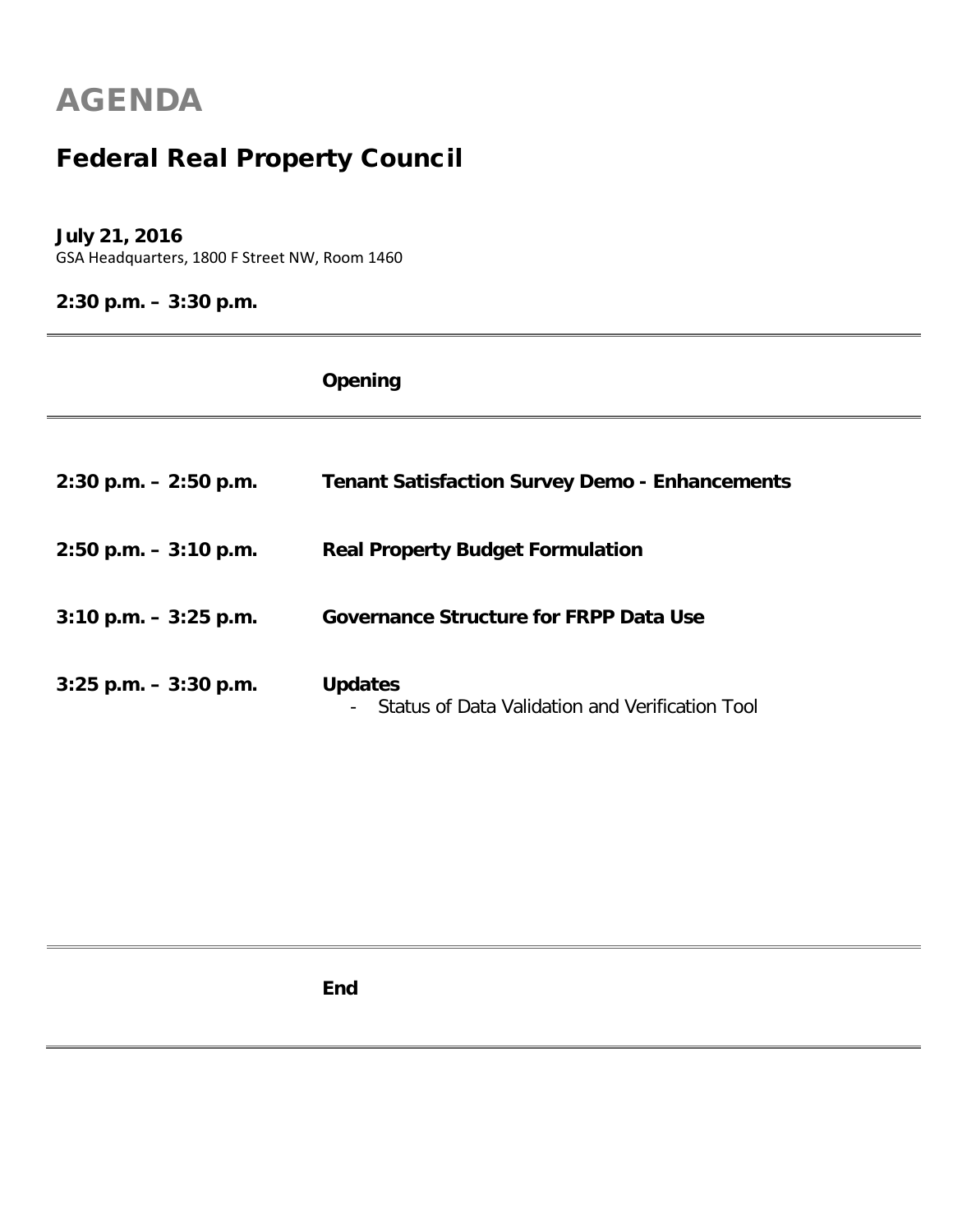### Federal Real Property Council

**July 21, 2016** GSA Headquarters, 1800 F Street NW, Room 1425

#### **2:30 p.m. – 3:30 p.m.**

#### **Summary of July 21, 2016 FRPC Meeting**

#### **Tenant Satisfaction Survey Demo Enhancements**

GSA conducts an annual survey of all federal employees to obtain feedback related to work environment, building services, security, property management, and overall satisfaction. Aaron Eisenbarth of GSA provided an overview of the 2016 enhancements to the government-wide Tenant Satisfaction Survey (TSS), which is real property customer satisfaction metric for the President's Management Agenda Benchmarking Initiative. Enhancements include a cleaner interface and additional analysis at the individual building level. The TSS results will once again be displayed on the **[benchmarking initiative website](https://d2d.gsa.gov/report/benchmarking-initiative)** for government employees to view provided they have a max.gov account. This fall TSS results it will also be integrated into the FRPP Real Property Management Tool (RPMT), where users will be able to see more details pertaining to individual buildings in the FRPP.

As with most surveys, low response rates are more susceptible to extreme satisfaction scores (i.e., extremely poor or very high scores). These types of scores can mask the sentiments of the typical tenant and inhibit the creation of useful action plans to improve tenant satisfaction. FRPC members can help bolster the response rate and quality of the TSS in two ways:

- 1) **Email agency listservs and tenants to encourage them to take the TSS before the close date of August 2nd.** Encourage employees to search their emails for the sender **[F-TSS@notify.gsa.gov](mailto:F-TSS@notify.gsa.gov)**. The survey should only take about 6 minutes to complete. Please do not forward the TSS email as it contains a unique link to the survey for each survey taker.
- 2) **Help GSA to associate survey responses with the appropriate FRPP building.** Approximately twenty-percent of non-GSA managed survey-takers have not been able to identify their building within the TSS address list, due primarily to incorrect addresses or city names. After the TSS closes, Aaron Eisenbarth will distribute an Excel spreadsheet to each agency that provides building names that survey takers entered for buildings they could not identify in the agency's building pick list. Agencies will associate the appropriate FRPP RPUID number to each building listed and return the spreadsheet to GSA to improve building identification for next year's survey.

#### **Real Property Budget Formulation**

Several agencies have noted that they lack adequate funds to implement all of their RTF efficiency opportunities. Agencies have also noted that the way their annual budget is presented does not always provide a complete and transparent picture of the funding requested to senior management and appropriators because some categories (disposal, demolition, projects under prospectus, etc.) are not necessarily displayed. Agencies also noted that program elements funded through their operating budgets, such as maintenance and repair, often have no visibility in the budget process.

The FRPC can draft a proposal to modify A-11 to address these challenges. The FRPC will form a workgroup to further explore a draft proposal. Email Bill Hamele (William F Hamele@omb.eop.gov) if your agency wants to participate.

#### **Governance Structure for FRPP Data Use**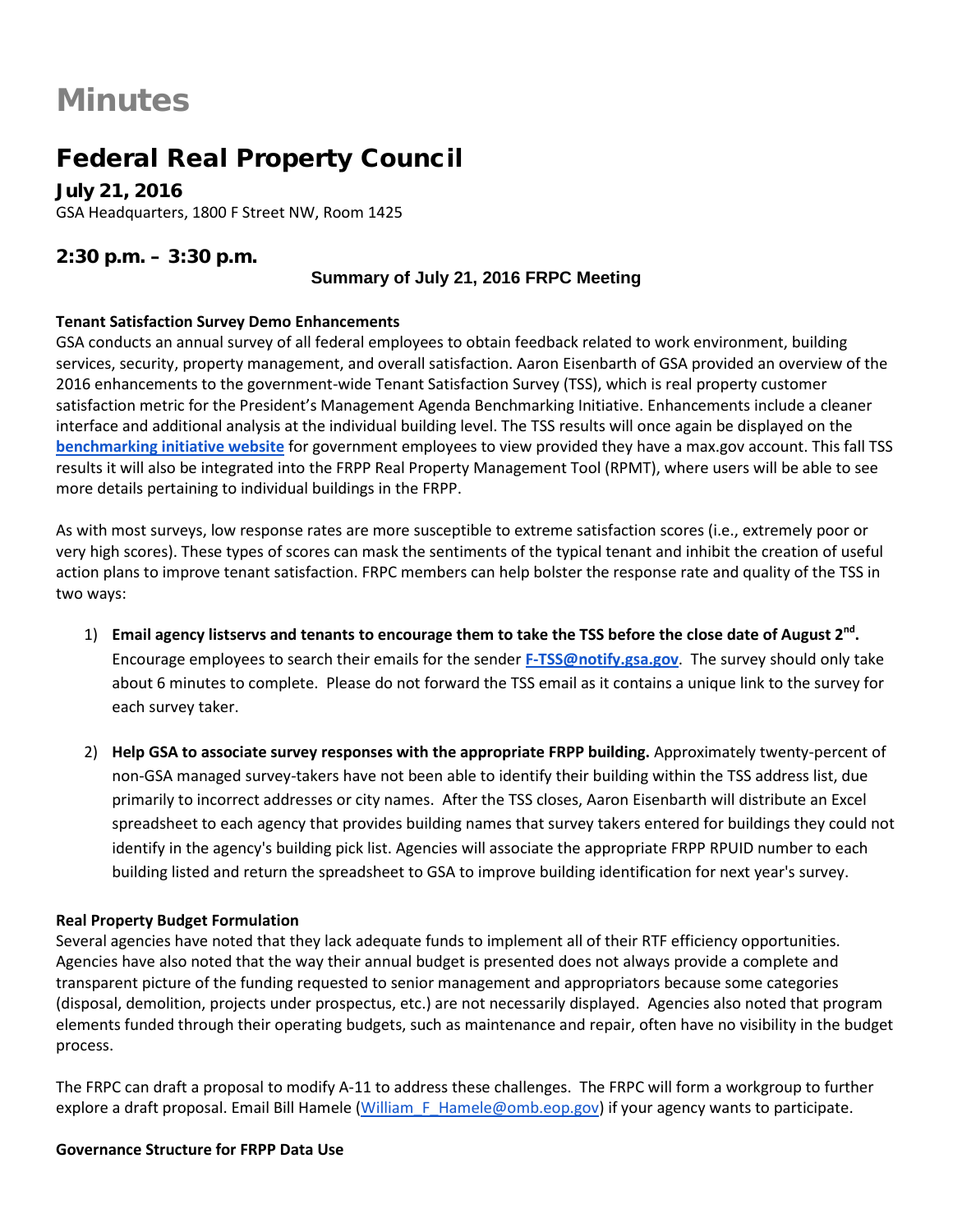Agencies have noticed an uptick in FOIA requests for FRPP data. The FRPC may benefit from having a standard to apply when FOIA and internal executive branch requests are received. The House Appropriations S&I data set was distributed for the agencies to review. Little progress was made on developing a standard during the discussion due to security concerns.

#### **Updates**

● Status of Data Validation and Verification Tool - GSA issued the guidance to support agencies' implementation of data validation and verification procedures in December, 2016. GSA will be providing a user guide to instruct agencies how to use the data validation and verification tool by the end of August. Training will be provided in September or October.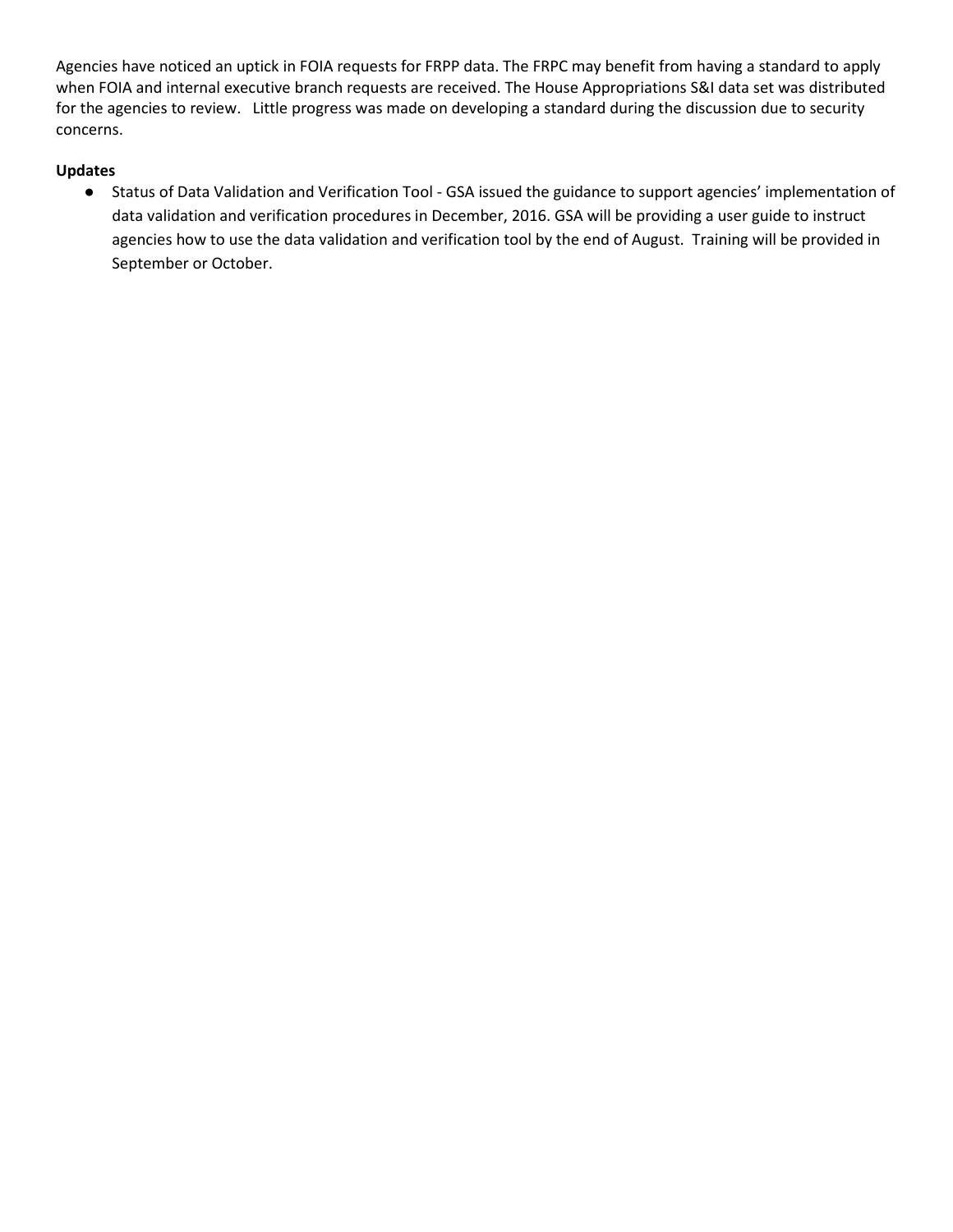## Federal Real Property Council

#### **August 18, 2016**

GSA Headquarters, 1800 F Street NW, Room 1460

### **2:30 p.m. – 3:30 p.m.**

|                          | Opening                                                |
|--------------------------|--------------------------------------------------------|
|                          |                                                        |
| $2:30$ p.m. $-2:50$ p.m. | <b>Green Building Advisory Council Recommendations</b> |
| $2:50$ p.m. $-3:10$ p.m. | <b>Data Center Optimization Initiative</b>             |
| $3:10$ p.m. $-3:30$ p.m. | <b>GSA Consolidation Program</b>                       |
| $3:30$ p.m. $-3:35$ p.m. | <b>Updates</b><br>V&V Tool                             |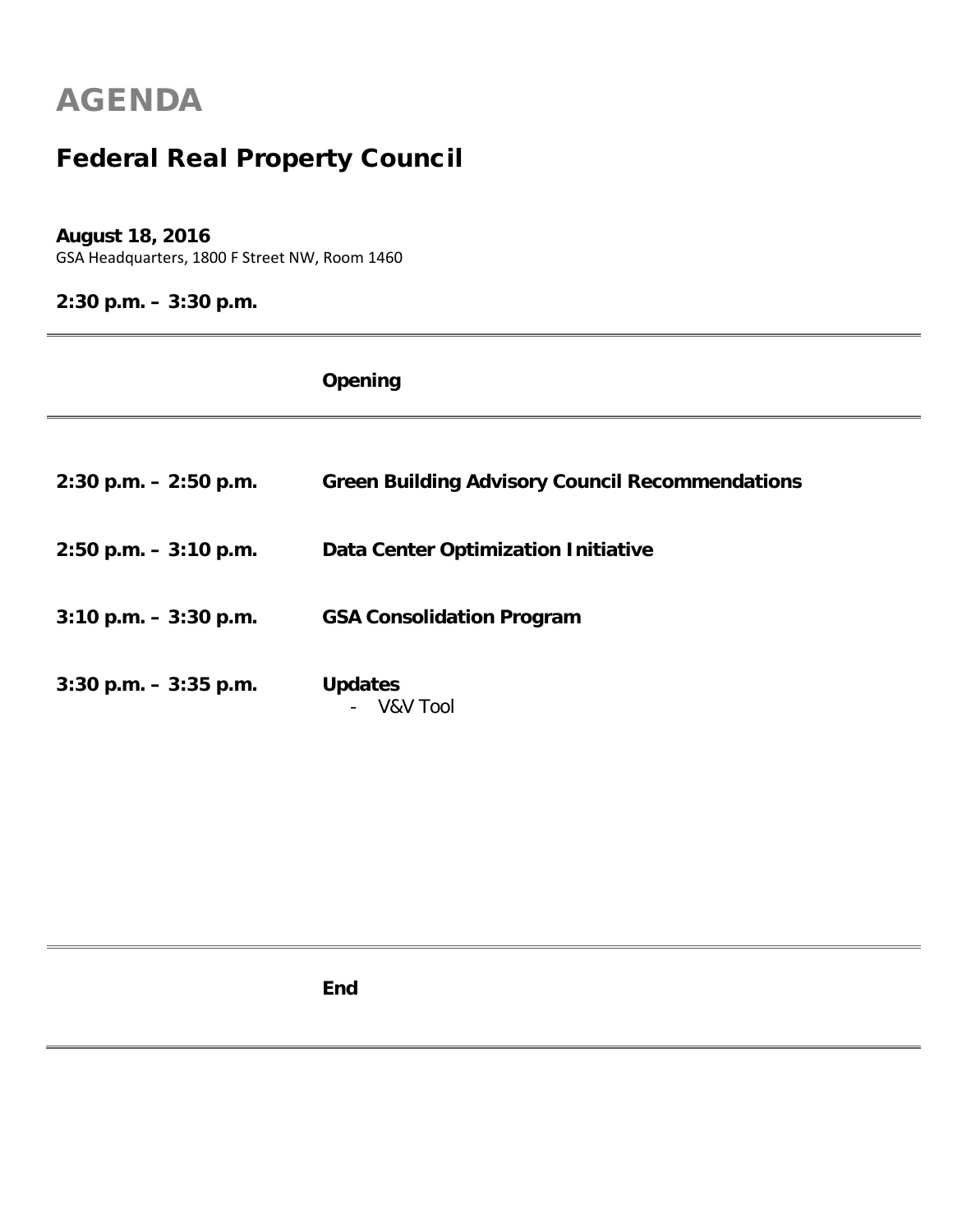### Federal Real Property Council

**August 18, 2016** GSA Headquarters, 1800 F Street NW, Room 1460

#### **2:30 p.m. – 3:30 p.m.**

#### **Summary of August 18, 2016 FRPC Meeting**

#### **Green Building Advisory Council Recommendations**

There are two recommendations from GSA's Green Building Advisory Committee related to integrative portfolio planning and management and enhancing the Energy Use Intensity (EUI) metric.

**Recommendation 1**: The goal of the integrative portfolio planning and management proposal is to use the success from individual federal green buildings to develop a sustainable real estate portfolio. Recommendations include establishing integrative portfolio management pilots within GSA regions and other agencies and integrating the concepts into Federal real property policy, guidance and databases.

**Recommendation 2**: An initial study on one building shows a relationship between occupancy and energy use. Occupancy appears to be related to a modest increase in energy use.

**Agency Participation**: Agencies that have data from their buildings to support more research on recommendation 2 and agencies that want to participate in a pilot under recommendation 1 should contact ken Sandler (see his contact information in the presentation).

Comments from the FRPC:

- Suggest talking with FEMP.
- Counting by people is not feasible.
- Stick to OMB's definition for real property.

#### **Data Center Optimization Initiative**

The Data Center Optimization Initiative (DCOI) focuses on optimization from a cost, environmental, and IT performance viewpoint. It provides the framework for achieving government-wide data center consolidation and optimization requirements set out in FITARA and intersects with both real Property and personal property. OMB appointed GSA's Office of Government-Wide Policy as the shared services managing partner for the DCOI policy. Energy metering, power usage effectiveness (PUE), and facility utilization are three key metrics of the policy. DCOI will champion data center infrastructure management (DCIM) tools to track data electronically. This will also help save money and improve compliance.

The DCOI PMO team requested seven fields of relevant FRPP data center data to ensure the IDC is accurate on a quarterly basis. In the future FRPP and IDC data can be "mashed up" to create tabular and geographic trend charts showing geographic redundancy. Agencies need to respond to the request now.

#### **GSA Consolidation Program**

GSA's Public Buildings Service team reviews projects to align consolidation with federal mandates to cut costs and reduce footprints. Average tenant payback has gone down considerably to just over two years in FY16. Consolidation Fund Program eligibility requirements include pricing (ensuring the project leads to rent savings), consensus (agreement on the submission, scope and schedule plans), and GSA, OMB, and Congressional approval. This year, projects are needed by October 2016 so they can be reviewed and added to the spend plan.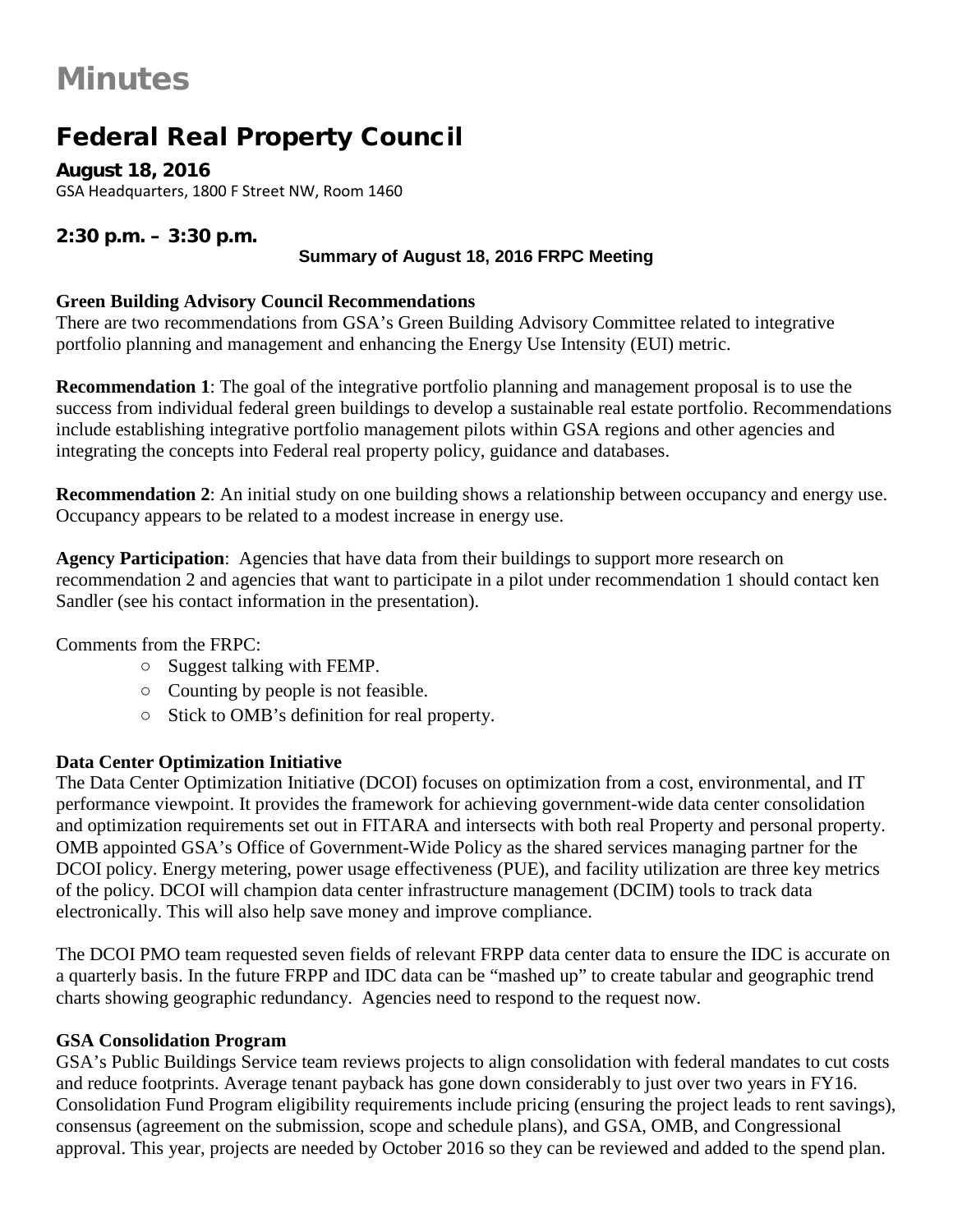Agencies should submit potential projects through their National Account Manager or Service Delivery Executive.

The goal is to link the consolidation plan process with RTF Plans in the future.

Reminder: RTF Plans are due 60 days following FedStat meetings.

#### **Updates**

● V&V Tool: User guidance will be shared by the first week in September. Training will be provided in October.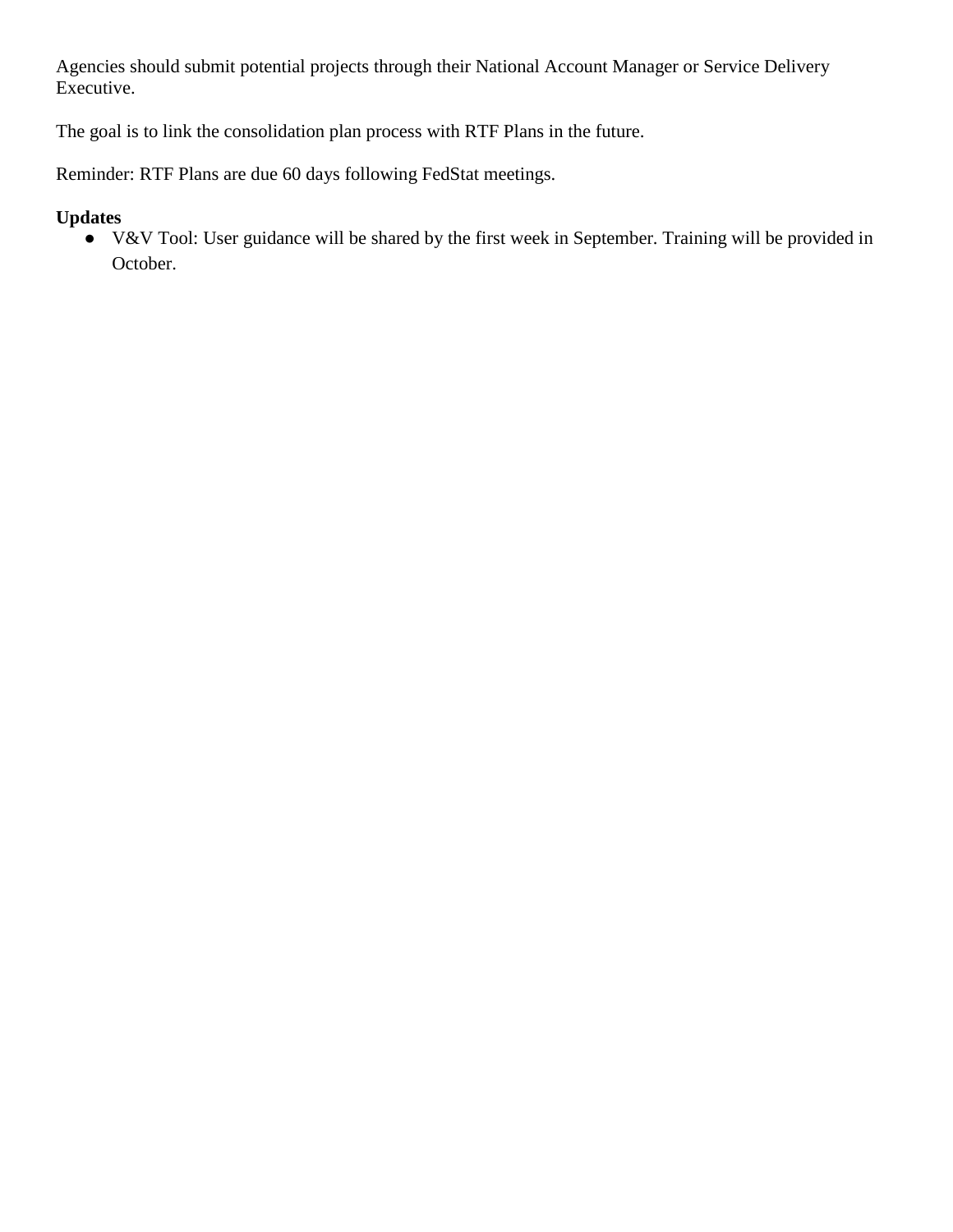### Federal Real Property Council

#### **September 15, 2016**

GSA Headquarters, 1800 F Street NW, Room 1460

### **2:30 p.m. – 3:30 p.m.**

|                          | Opening                                                                                                                                                                                                  |
|--------------------------|----------------------------------------------------------------------------------------------------------------------------------------------------------------------------------------------------------|
| $2:30$ p.m. $-3:00$ p.m. | Requirement for FY18 - FY22 RTF Plan Development                                                                                                                                                         |
| $3:00$ p.m. $-3:15$ p.m. | GSA National Account Manager - Program Role                                                                                                                                                              |
| $3:15$ p.m. $-3:30$ p.m. | <b>Updates</b><br>- Tenant Satisfaction Survey Status<br>Use of GSA's Gateway tool<br>$\blacksquare$<br>Status of Data Validation and Verification Tool<br>Next FRPC Meeting<br>$\overline{\phantom{a}}$ |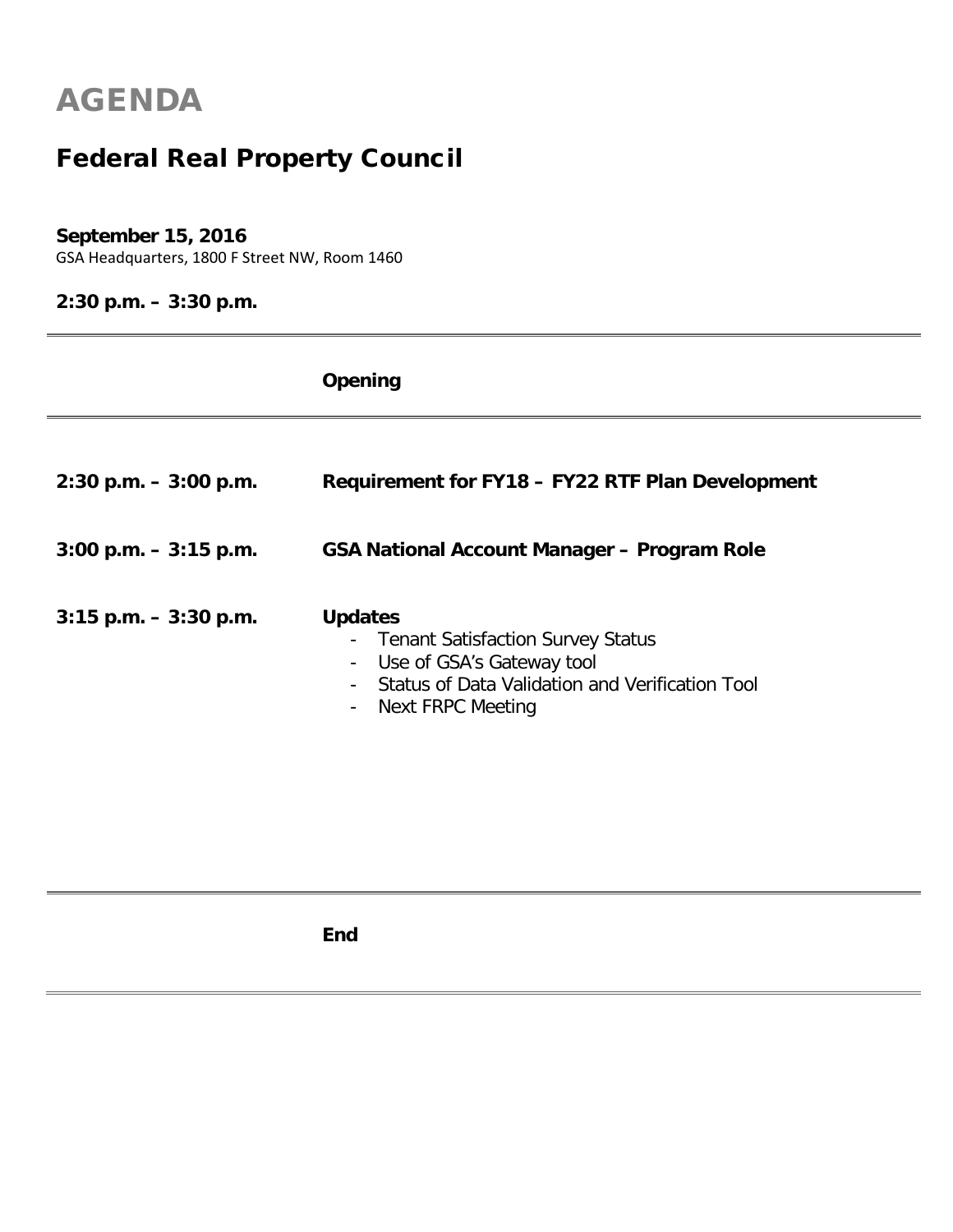### Federal Real Property Council

**September 15, 2016** GSA Headquarters, 1800 F Street NW, Room 1460

#### **2:30 p.m. – 3:30 p.m.**

#### **September 15, 2016 FRPC Meeting Notes**

Below is a brief summary of the key points discussed during the September FRPC meeting.

#### **Requirement for FY18 – FY22 RTF Plan Development**

The FY18 – FY22 RTF Plan development was discussed. Moving forward, the RTF process will be more iterative in order to generate feedback earlier in the process. The draft plan for the FY18 – FY22 RTF cycle was provided to the FRPC on September 14, 2016. Please provide feedback on the draft by thinking about how to foster a pipeline of consolidation projects and opportunities to dispose of owned properties. The RTF Plan development process is meant to create more of a dialogue among GSA and OMB and each agency. Submit feedback on the document to Stuart Burns (stuart.burns@gsa.gov), Bill Hamele (whamele@omb.eop.gov), and Flavio Peres (flavio.peres@gsa.gov) by September 21, 2016.

#### **GSA National Account Manager – Program Role**

GSA presented the new GSA National Account Manager (NAM) role. GSA made the decision to merge the Client Solution and Portfolio Analysis groups within PBS which will generate efficiency in working with the agencies. PBS is changing its NAM model to provide a more comprehensive service delivery model which includes planning, delivering products and services, and building management. PBS wants to meet with each agency at the start of the year and create "shared goals." The PBS NAM reorganization will create a senior point of accountability for RTF planning, project delivery and building operations, and ease in resolving agency issues.

#### **Updates**

- Tenant Satisfaction Survey (TSS) Status: Thank you for making the TSS a success. The response rate was 20%, which is good for a social survey. GSA plans to reach out before the next TSS is released to proactively make address corrections. The new TSS tool that will be released within the next two weeks includes a new executive dashboard, three-year trend data, clickable links on almost all data, regression analysis of the top three problems with the agencies' buildings, a word cloud page that includes building data, comments for the building, building scores and trend data. This tool will be added to the Real Property Management Tool. Aaron Eisenbarth will email the FRPC when the final version is released.
- Use of GSA's Gateway Tool: The Federal Real Property Gateway tool is a one stop source for information, including FRPC meeting minutes and archived information. Log in and review the tool. Contact Anne Nussear (anne.nussear @gsa.gov) with any questions about accessing the Gateway.
- Status of Data Validation and Verification Tool: Training will take place in October/November.
- Next FRPC Meeting: October's FRPC meeting is at DOE. Email Bill and Amanda Dosch to get on the security list if you plan to attend. Allow 10 min to get through security.
- OMB is testifying on the Hill September 23, 2016.
- Comment on the LRM for OMB Circular A-45 is now open.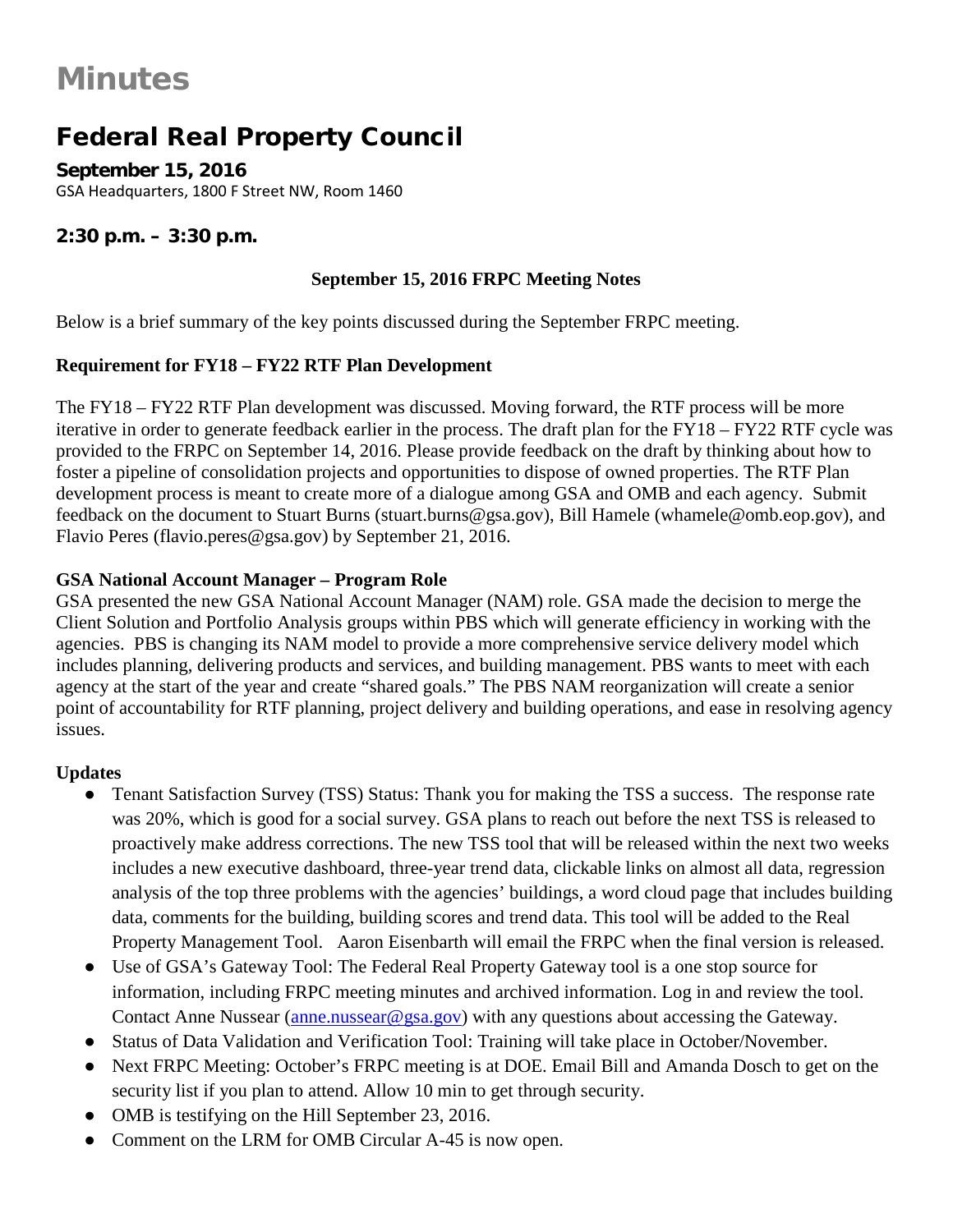### Federal Real Property Council

#### **October 20, 2016**

Department of Energy, 1000 Independence Ave SW, Washington, DC 20585, Room 6A-092 & 110

### **2:30 p.m. – 3:30 p.m.**

|                          | Opening                                                                                                                                                                                                                                               |
|--------------------------|-------------------------------------------------------------------------------------------------------------------------------------------------------------------------------------------------------------------------------------------------------|
|                          |                                                                                                                                                                                                                                                       |
| $2:30$ p.m. $-2:45$ p.m. | Discuss Plan for FY18 - FY22 RTF Plan Development                                                                                                                                                                                                     |
| $2:45$ p.m. $-3:00$ p.m. | <b>FRPP Definitions: Discussion</b>                                                                                                                                                                                                                   |
| $3:00$ p.m. $-3:15$ p.m. | <b>Tenant Satisfaction Tool - Demo</b>                                                                                                                                                                                                                |
| $3:15$ p.m. $-3:25$ p.m. | DOE Presentation on Forrestal Building                                                                                                                                                                                                                |
| $3:25$ p.m. $-3:30$ p.m. | <b>Updates</b><br>Asset Consolidation Tool/Real Property Management Tool<br>improvements<br><b>Personnel Data Collection 2016</b><br>Update on FRPP Data Survey<br>Update on FRPP MS Data Submission Training<br>Update on FRPP MS V&V Tools Training |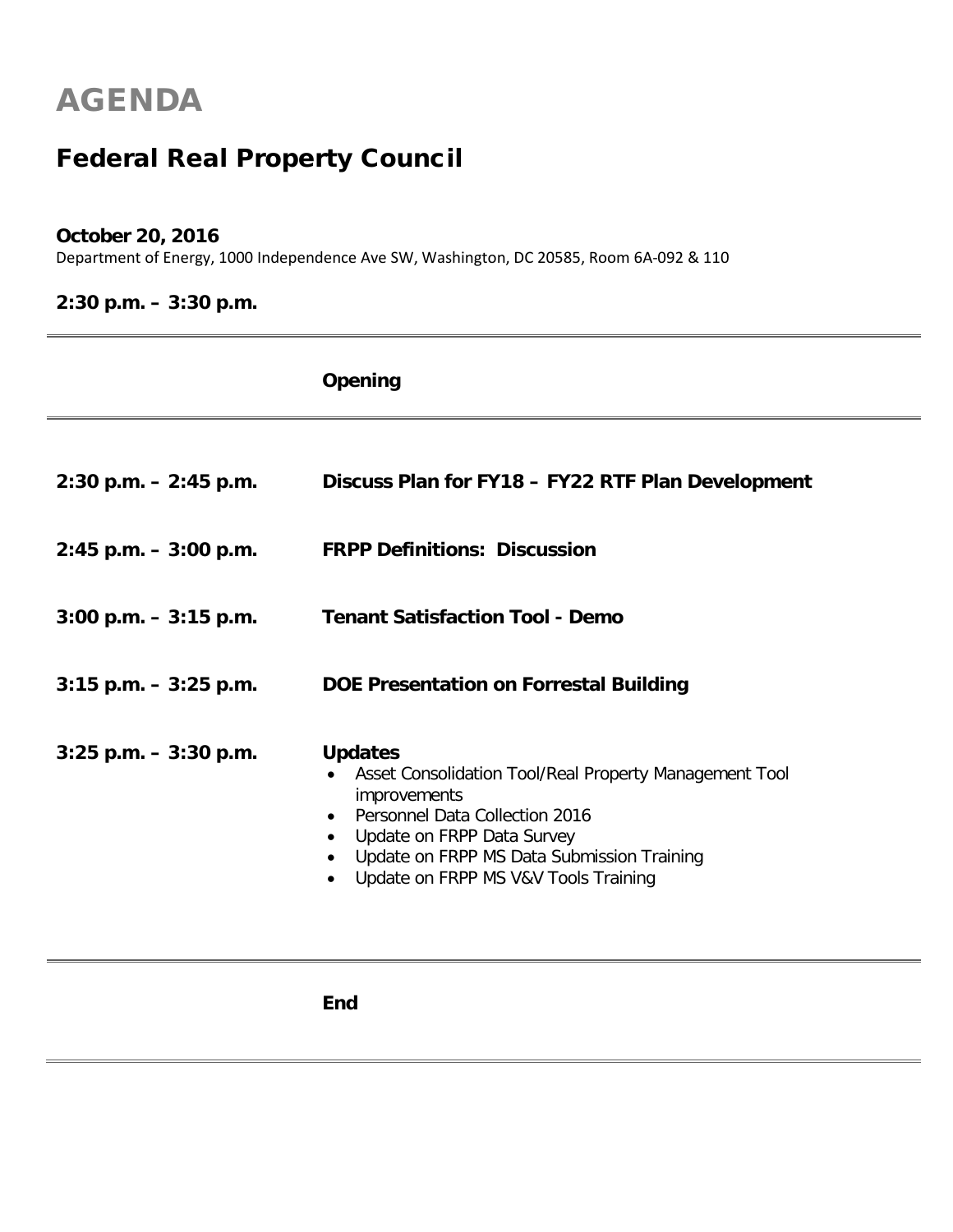### Federal Real Property Council

#### **October 20, 2016**

Department of Energy, 1000 Independence Ave SW, Washington, DC 20585, Room 6A-092 & 110

#### **2:30 p.m. – 3:30 p.m.**

#### **October 20, 2016 FRPC Meeting Notes**

Below is a brief summary of the key points discussed during the October FRPC meeting.

#### **DOE Presentation on Forrestal Building**

DOE provided a history of the DOE Forrestal Building. The building was designed in 1960 in the brutalist style. DoD occupied the building in 1969 and DOE occupied the building when the agency was formed in 1978. DOE has engaged GSA to replace the current building. Challenges include systemic water issues, security challenges with offices over  $10^{th}$ Street, internal systems are obsolete, reconfiguration of internal spaces is difficult, and the building does not positively reflect DOE's mission of energy conservation.

#### **Plan for FY18-FY22 RTF Plan Development**

The FY18-FY22 RTF Plan Development was discussed. Most agencies have turned in final plans for FY17-FY21. The goal is for agencies and GSA to meet in the fall to start working on plans for FY18-FY22. GSA will engage with agencies to ensure that when their annual Reduce the Footprint Plan is submitted, it contains an actionable list of projects. On November 8, GSA will send each agency a refined list of opportunities to review prior to the agency's meeting with its GSA account manager. All meetings will be complete by March 2017.

#### **FRPP Definitions**

The results of the FRPP data element survey are back. There is variability in how the repair and replacement values are being calculated. We need to create more consistency among the agencies to support data more effective data driven decision-making and to help the program exit GAO's High Risk List. Agencies received a hand-out show proposed definitions for repair needs, replacement value, and maintenance and operations. The objective is to implement two separate definitions and reporting fields for operations and maintenance to make both cost values of use to the agencies and government-wide program. Agencies should provide comment on the updated definitions to Bill Hamele by October 28.

#### **Tenant Satisfaction Tool Demo**

Aaron Eisenbarth provided a demo of the live version of the Tenant Satisfaction Tool. The tool is available on the Benchmarking site and anyone with a MAX account can access the tool. The tool provides a number of different analyses of tenant satisfaction. Aaron walked through a prioritization process in which repairs were prioritized based on their expected effect on overall satisfaction. In addition, Aaron provided examples of how agencies are using the TSS data. Aaron is interested in how agencies are using the tool and underlying data. If you have use cases or examples please respond to him at [Aaron.Eisenbarth@gsa.gov.](mailto:Aaron.Eisenbarth@gsa.gov)

#### **Tenant Satisfaction Tool Demo**

#### **Updates**

Asset Consolidation Tool/Real Property Management Tool Improvements: GSA will be conducting a focus group on the Asset Consolidation Tool and Real Property Management Tools in the next few weeks. The session will include a guided walkthrough to solicit feedback on the tools.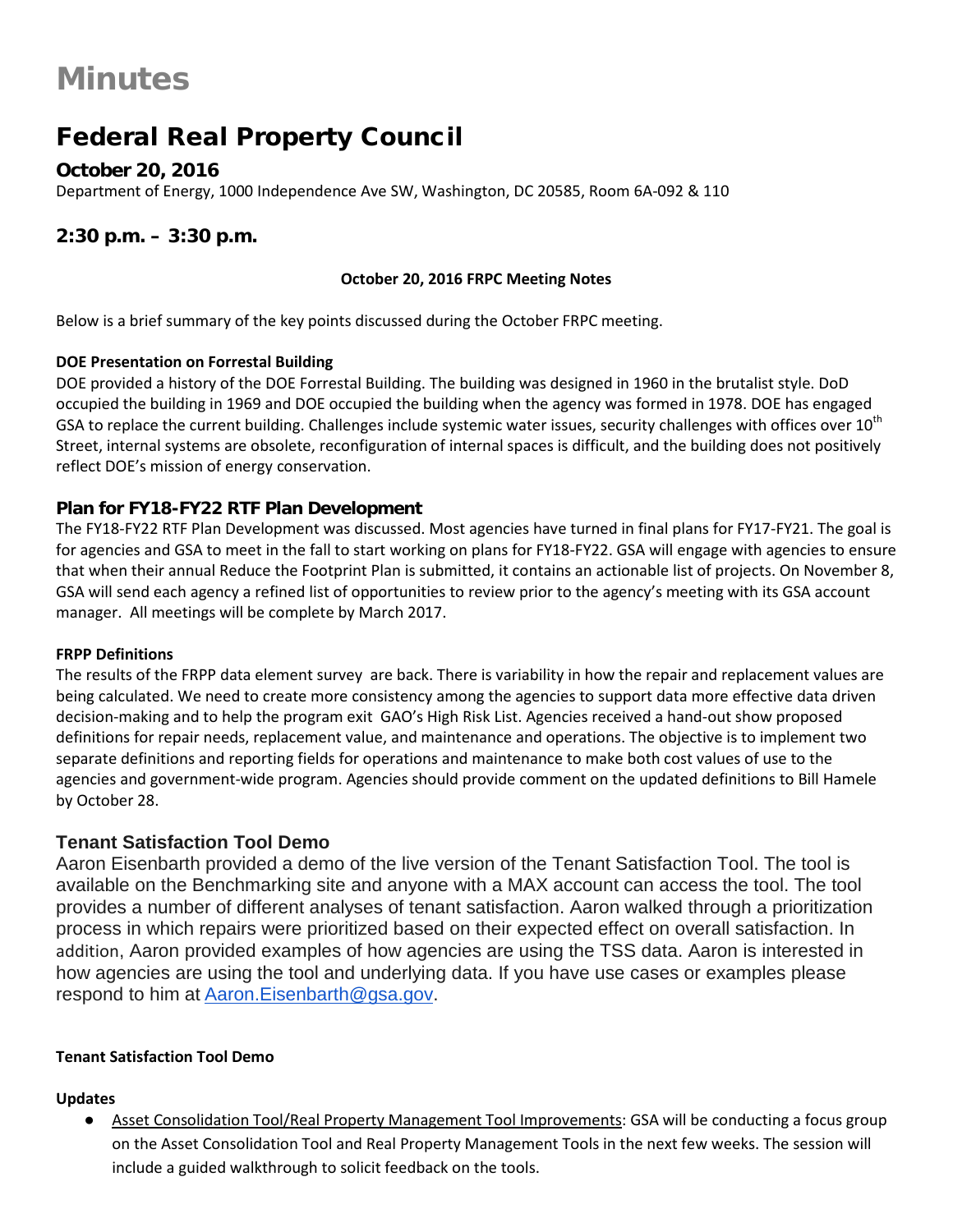- Personnel Data Collection 2016: A message was distributed on the FY 2016 GSA Guidance for Gathering Personnel Data for the Square Feet per Person Real Property Metric. A list of the agency personnel who were authorized to access MAX for the FY 2015 personnel data collection was distributed. GSA requests agencies to review and update the list to confirm whether the individuals listed for their agency will be responsible for reporting personnel data again and to provide any updates to Stephanie Klodzen [\(Stephanie.Klodzen@gsa.gov\)](mailto:Stephanie.Klodzen@gsa.gov) by November 14. Within the next few weeks, GSA will provide occupancy agreement (OA) data to agencies for vetting. This OA data will also be used to calculate agencies' performance against the FY15 Reduce the Footprint baseline. Vetting will conclude in early December. Personnel data must be reported to Max Collect by February 3, 2017.
- Update on FRPP Data Survey: GSA is reviewing the responses and will be asking for working group representatives to review the survey results.
- Update on FRPP MS Data Submission Training: December 15 is the deadline for FRPP data submissions. FRPP MS data submission training will be held on October 27 and 28.
- Update on FRPP MS V&V Tools Training: GSA distributed the user guide in September and staff were trained on September 29 and 30. A YouTube video of the training is available for viewing. Additional training may be scheduled if there are available resources.

**s**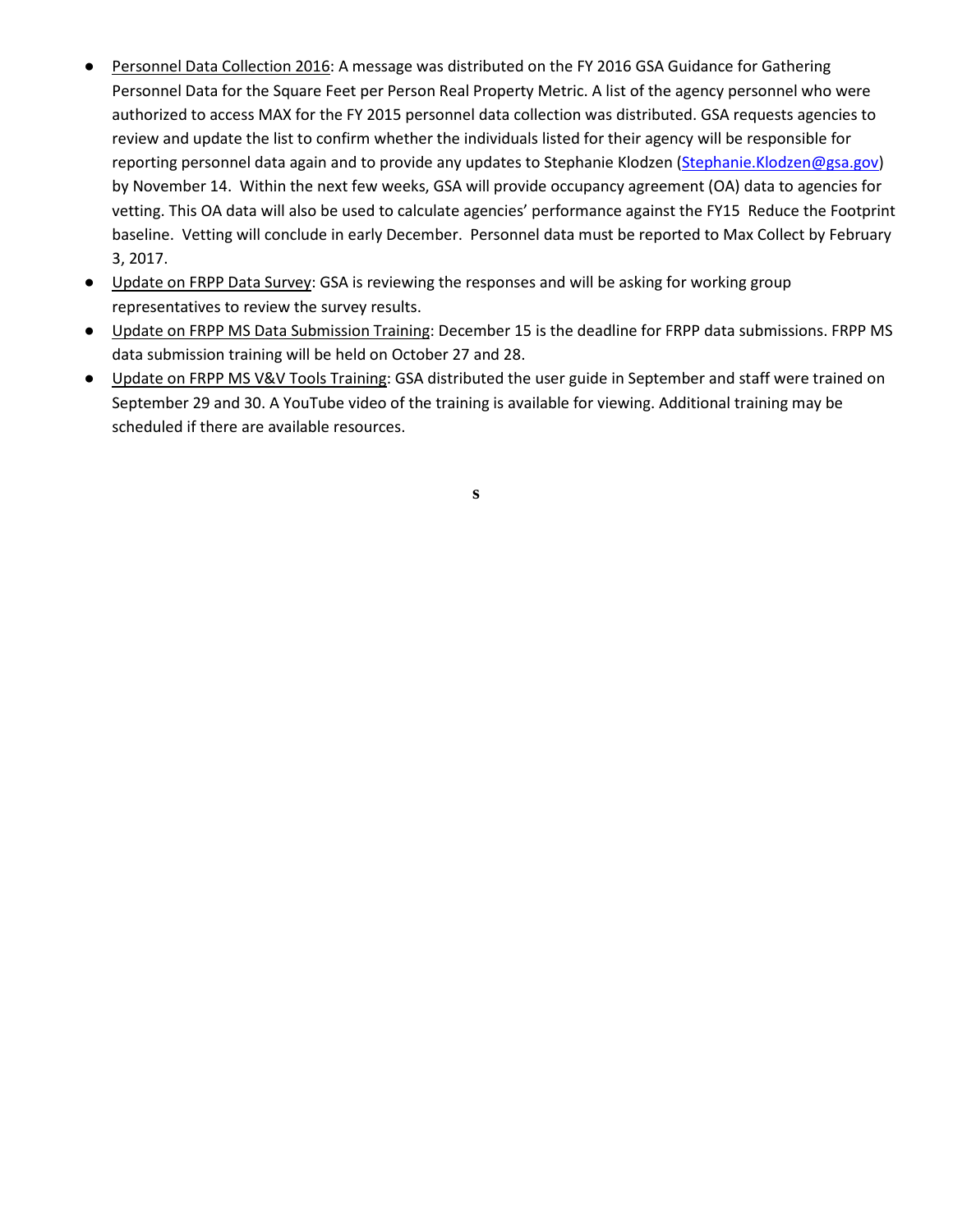### Federal Real Property Council

#### **November 17, 2016**

GSA Headquarters, 1800 F Street NW, Room 4046

### **2:30 p.m. – 3:30 p.m.**

|                          | <b>Opening</b>                                                                               |
|--------------------------|----------------------------------------------------------------------------------------------|
|                          |                                                                                              |
| $2:30$ p.m. $-2:50$ p.m. | <b>Education's Portfolio Efficiency Plan</b>                                                 |
| $2:50$ p.m. $-3:05$ p.m. | <b>Results of GSA's FRPP Survey</b>                                                          |
| $3:05$ p.m. $-3:25$ p.m. | <b>Discuss FY17 Priorities</b>                                                               |
| $3:25$ p.m. $-3:30$ p.m. | <b>Updates</b><br>Personnel data collection<br>$\bullet$<br>FRPP data submittal<br>$\bullet$ |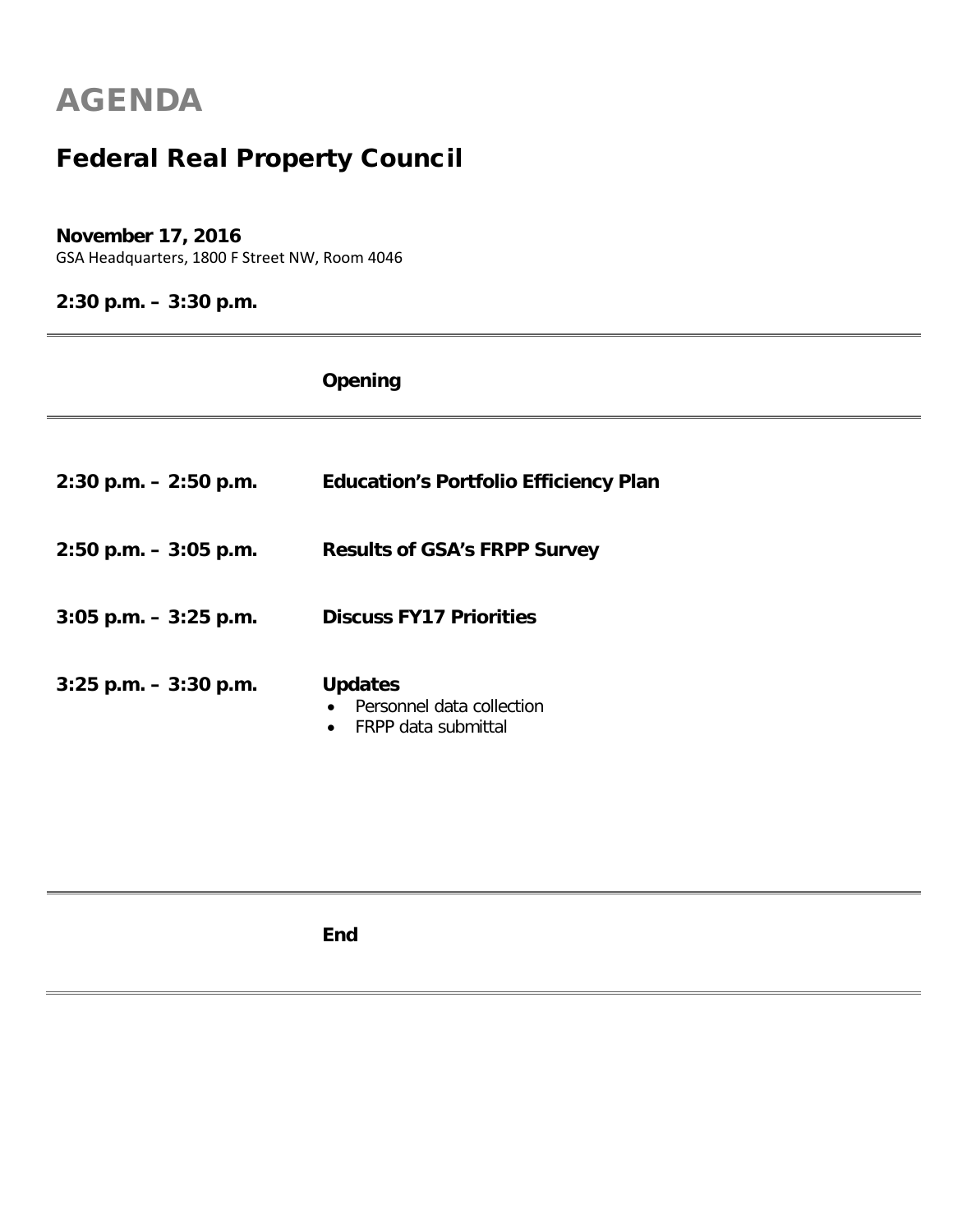### Federal Real Property Council

**November 17, 2016** GSA Headquarters, 1800 F Street NW, Room 4046

#### **2:30 p.m. – 3:30 p.m.**

#### **November 17, 2016 FRPC Meeting Notes**

Below is a brief summary of the key points discussed during the November FRPC meeting.

#### **Education's Portfolio Efficiency Plan**

The Department of Education (ED) provided a briefing on the work it has done to reduce its footprint since FY 14 through the rapid rent reduction (R3) program. R3 led to the release of space at three locations and staff relocation and space co at two buildings. The R3 FY16 and FY17 rent reduction is \$14.1 million. ED's space modernization program will hold its rent essentially constant from FY13 – FY23.

#### **Results of GSA's FRPP Survey**

GAO report GAO-16-275 was critical of some FRPP data elements because there was a lack of consistency among the agencies in how they reported the data. GSA surveyed all agencies reporting data to the FRPP, including non-CFO Act agencies. Initial survey findings include discrepancies in the use of internal, agency-specific guidance for reporting FRPP data and wide variation among agencies in estimating vales for repair needs and replacement value. Next steps include forming a working group to review the survey results in more detail to characterize how the reporting inconsistencies among the agencies affect how the data can be used. GSA will request working group participants soon.

#### **Discuss FY17 Priorities**

The FRPC discussed priorities it should champion in FY17 and beyond.

- 1. **Improve the Integration/Coordination of Real Property Program Elements**: Most agencies are in agreement with this as an FRPC priority. A working group will be formed to put more definition around the concept so it applies to all agencies.
- 2. **Augment the National Strategy**: The National Strategy currently serves as an umbrella for RTF but it is not a comprehensive view of real property management.
- 3. **Improve Agencies Capital Planning Processes**: This will be combined with Priority 1.
- 4. **Consider opportunities to move to a Real Property Shared Service**: Suggestions include broadening the idea to include a physical shared service, such as making the MOU process for cost sharing more seamless, exploring policy to ease agreements to share capital investments costs and assets among agencies, and the identification of an IT tool that can provide a shared service.
- 5. **Define Measures of Success**: This includes defining the end state for real property.

OMB updated the priorities based on feedback and share with the FRPC to flesh out the details.

#### **Updates**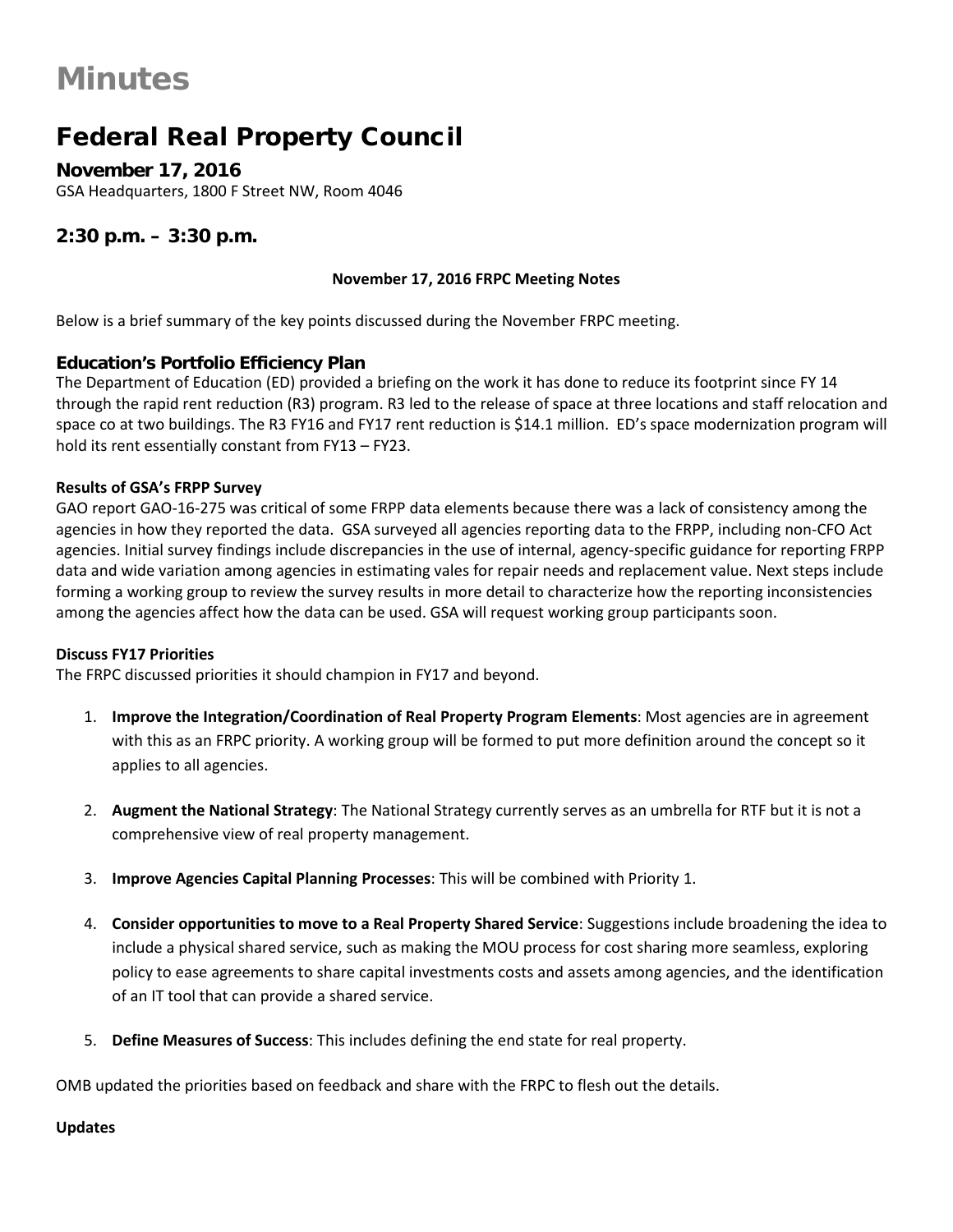- Personnel data collection: Agencies should have received occupancy agreements from PBS. The templates can be populated in MAX after 12/15/16 and must be completed by 2/3/17. The process is the same as last year. Agencies can start working on data collection now.
- Data must be submitted in FRPP by 12/15/16 for the annual data collection.
- FRPC members should have received the template for the FY18 Real Property Efficiency Plans. Guidance and templates are available on the FRPG Gateway.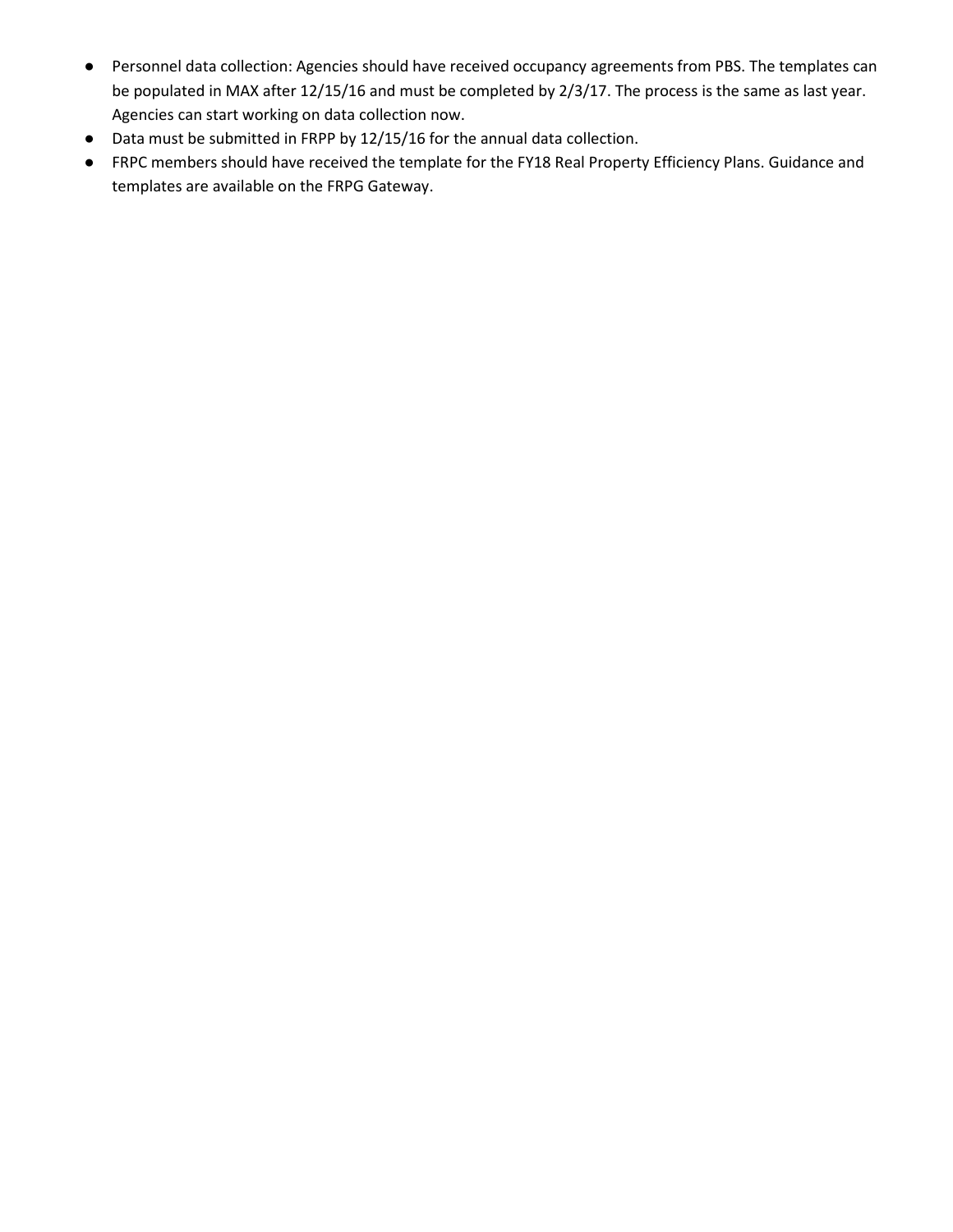### Federal Real Property Council

#### **December 15, 2016**

GSA Headquarters, 1800 F Street NW, Room 1425

#### **2:30 p.m. – 3:30 p.m.**

|                           | Opening                                                                                                                                                                                                |
|---------------------------|--------------------------------------------------------------------------------------------------------------------------------------------------------------------------------------------------------|
| $2:30$ p.m. $- 2:40$ p.m. | <b>Real Property Program Achievements</b>                                                                                                                                                              |
| $2:40$ p.m. $-3:10$ p.m.  | Category Management: Resources for the Acquisition of<br><b>Facilities and Construction</b>                                                                                                            |
| $3:10$ p.m. $-3:20$ p.m.  | <b>FRPC Priorities Discussion</b>                                                                                                                                                                      |
| $3:20$ p.m. $-3:30$ p.m.  | <b>Updates</b><br>• Real Property Bills<br><b>Recently Issued FRPP Definitions</b><br>$\bullet$<br>• Upcoming Personnel Data Reporting for Offices<br>• Status of GSA Support on FY18 - FY22 RTF Plans |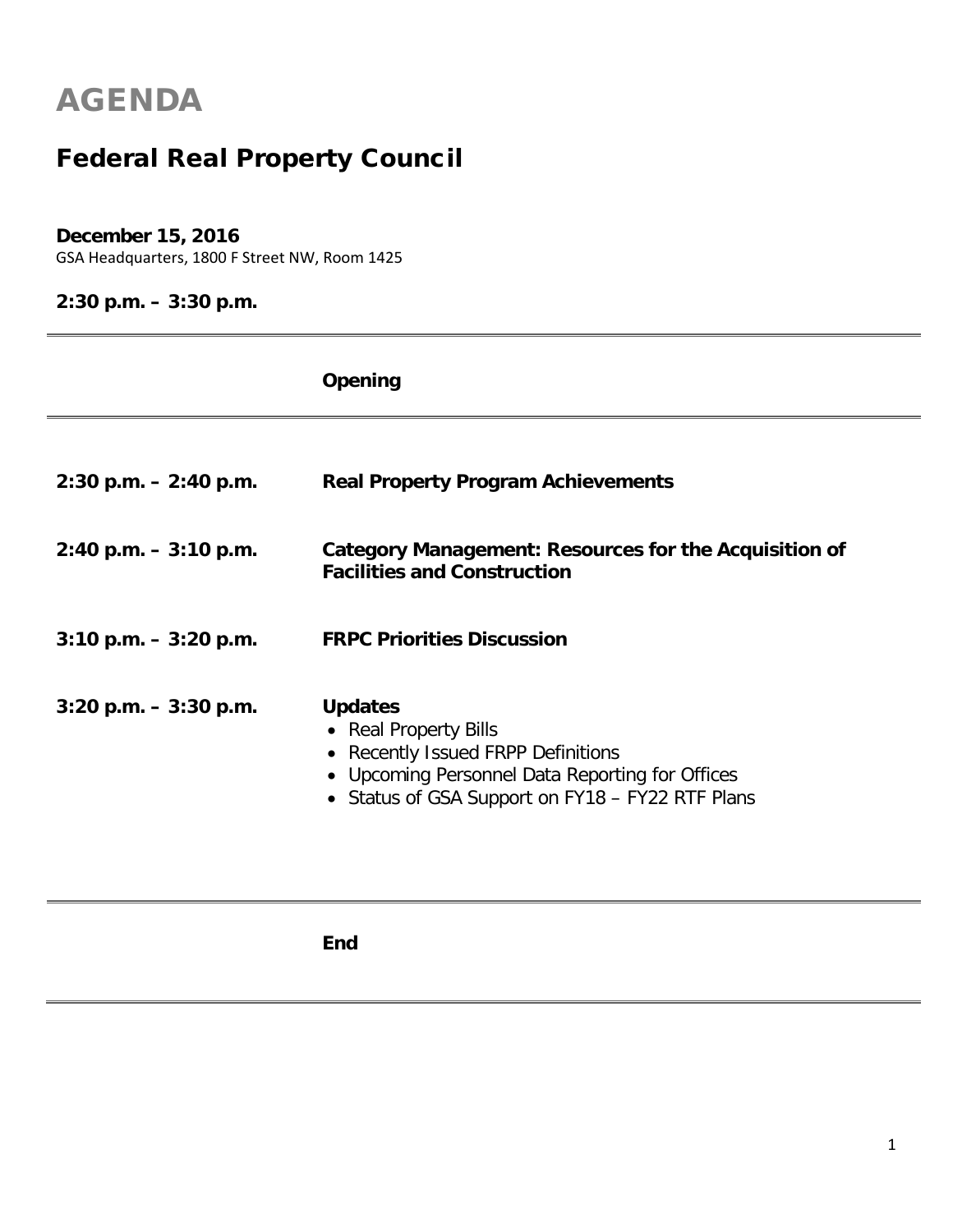### Federal Real Property Council

**December 15, 2016** GSA Headquarters, 1800 F Street NW, Room 1425

#### **2:30 p.m. – 3:30 p.m.**

#### **December 15, 2016 FRPC Meeting Notes**

Below is a brief summary of the key points discussed during the December FRPC meeting. The January 2017 FRPC meeting has been cancelled.

#### **Category Management: Resources for the Acquisition of Facilities and Construction**

Mary Ruwwe, GSA's Facilities and Construction Government-wide Category Manager, presented an overview of category management, focusing on the Facilities and Construction Category. She also provided a demonstration of the Acquisition Gateway.

Category management is a purchasing approach that the federal government is applying to buy goods and services. The benefits of category management include elimination of redundancies, increased efficiency, and the ability to deliver more value and savings through the government's acquisition programs. Of the ten category management categories, Facilities & Construction is the largest in terms of annual spending. Categories are separated into sub-categories and functional groupings. The functional groupings allow the category to develop individualized acquisition strategies for particular services and products.

Mary provided a demonstration of the Acquisition Gateway, which enables category management. It allows for increased awareness of existing contract vehicles and the sharing of best practices and SOWs. Contact Mary Ruwwe [\(mary.ruwwe@gsa.gov,](mailto:mary.ruwwe@gsa.gov) 816-823-1700) if your agency is interested in obtaining access to the Acquisition Gateway or participating in the category teams.

#### **FRPC Priorities Discussion**

The FRPC reviewed the priorities that the FRPC wants to champion for 2017 and beyond. Agreement was reached that the following themes will be council priorities:

- 1. Improve the integration/coordination of real property program elements
- 2. Consider opportunities to move to a real property shared service
- 3. Augment the National Strategy by including the following potential program elements:
	- a. Portfolio condition
	- b. Performance measurement
	- c. Colocation/asset sharing among mission similar agencies
	- d. Measures of success for strategic portfolio management.
- 4. Define measures of success
- 5. Define how the FRPP will be used in the future: Review data elements and think through whether they are meeting the needs of FRPP as a support tool.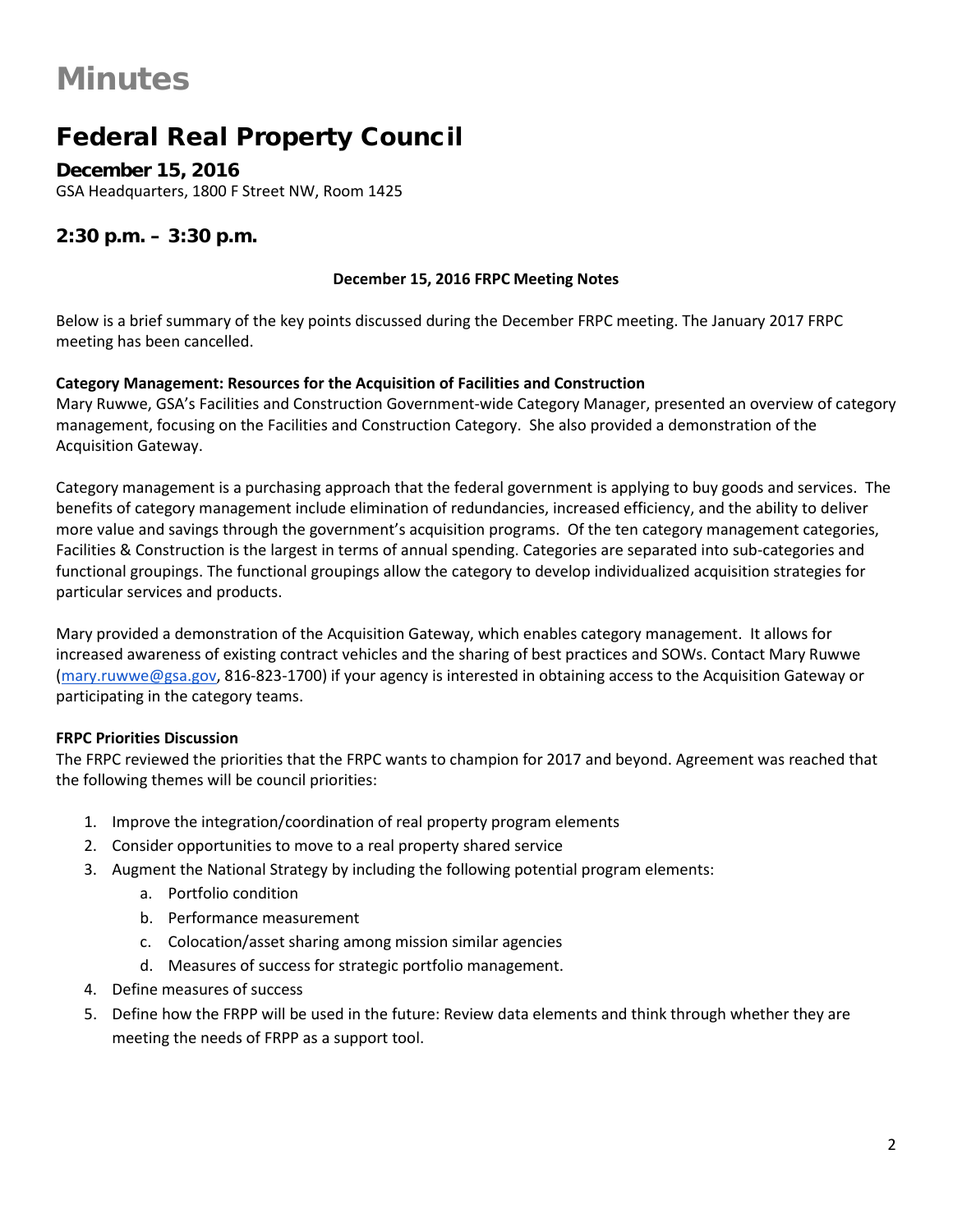The FRPC may form a working group to focus on how to define measures of success around the link between more efficient work space leading to improved mission performance. Data from the Employee Viewpoint survey and the Tenant Satisfaction Survey will be reviewed.

#### **Real Property Program Achievements**

Dave Mader thanked the council members for their work over the past two and a half years. Achievements include a more comprehensive approach across the agencies and the RTF Plans each agency completes annually. These achievements have been recognized at Congressional hearings and in the GAO High Risk Report updates.

#### **Updates**

- Real Property Bills: Congress recently passed two bills related to federal real property. HR 4465 establishes the Public Buildings Reform Board. HR 6451 codifies the Federal Real Property Council and increases reporting requirements related to real property for federal agencies along with requirements for the U.S. Postal Service to better manage property and to consider collocating other agencies at its facilities. OMB and GSA will review requirements and milestones. More information will be forthcoming.
- Recently Issued FRPP Definitions: On December 2, 2016, GSA distributed revised FRPP definitions. The timeline for implementing the new requirements is 2018. GSA and OMB will engage with agencies that provided comments.
- Upcoming Personnel Data Reporting for Offices: GSA distributed communications related to the PMA Benchmarking data. GSA will send a message when the templates are open. GSA is requesting that agencies review the technical guidance to upload data into MAX prior to submitting data. The guidance will be posted soon in MAX Collect.
- Status of GSA Support on FY18-FY22 RTF Plans: The RTF client engagement just ended. GSA's Public Buildings Service met with almost all agencies on the FRPC to review an analysis of underutilized space in the five year plans and identify future projects to focus on.
- HHS Senior Real Property Officer Mike Saunders was welcomed to the FRPC.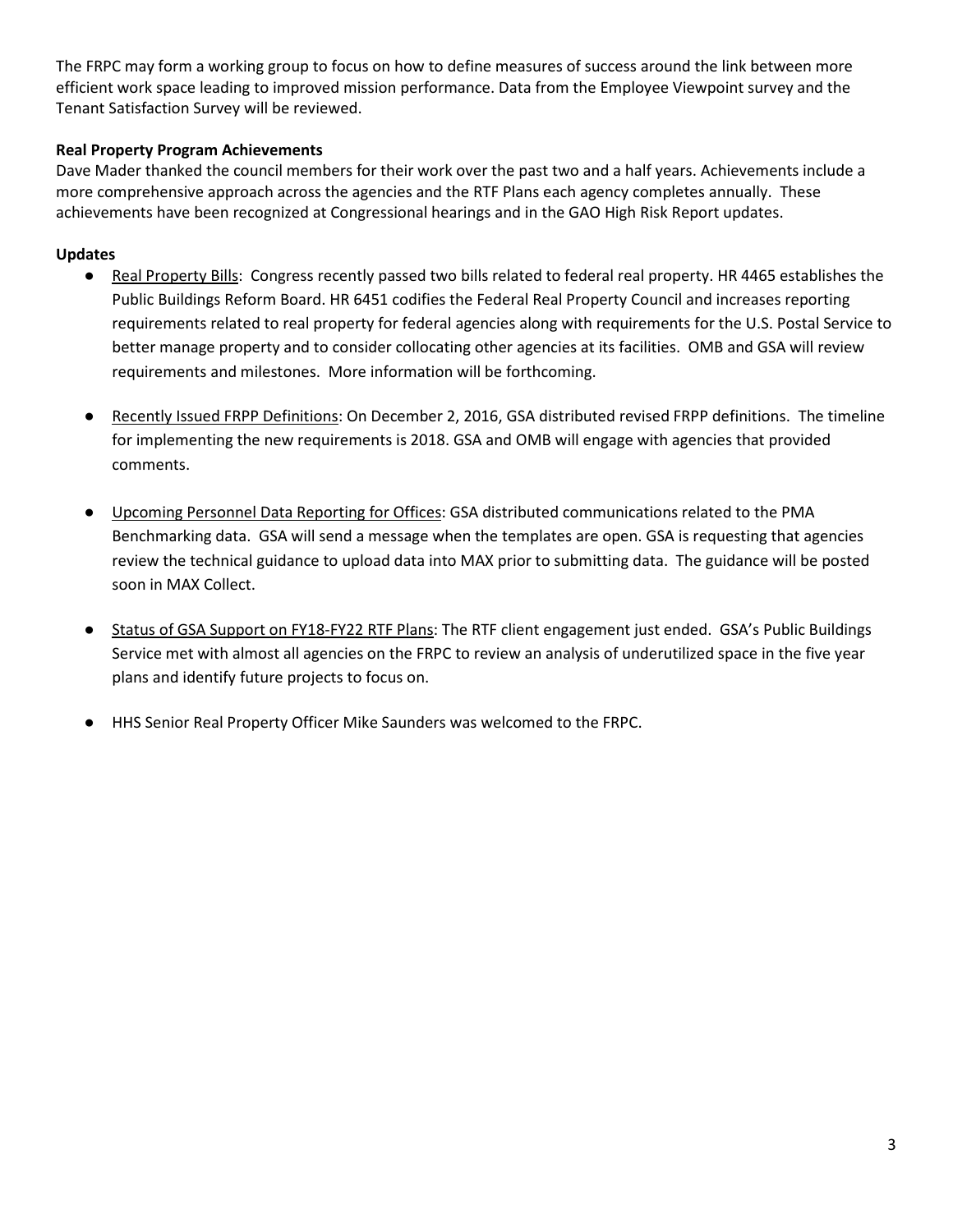## Federal Real Property Council

#### **February 16, 2017**

GSA Headquarters, 1800 F Street NW, Room 1425

#### **2:30 p.m. – 3:30 p.m.**

|                           | Opening                                                                                                                                                                        |
|---------------------------|--------------------------------------------------------------------------------------------------------------------------------------------------------------------------------|
| $2:30$ p.m. $- 2:40$ p.m. | <b>Introduction</b>                                                                                                                                                            |
| $2:40$ p.m. $-2:25$ p.m.  | <b>Implementation of Real Property Statutes</b><br>Inventory data call<br>$\bullet$<br>Agency recommendations data call<br>$\bullet$<br><b>RTF Implementation</b><br>$\bullet$ |
| $2:25$ p.m. $-2:30$ p.m.  | <b>Updates</b><br>Final FY 2016 FRPP data<br>$\bullet$<br><b>Final RTF Data</b><br>$\bullet$                                                                                   |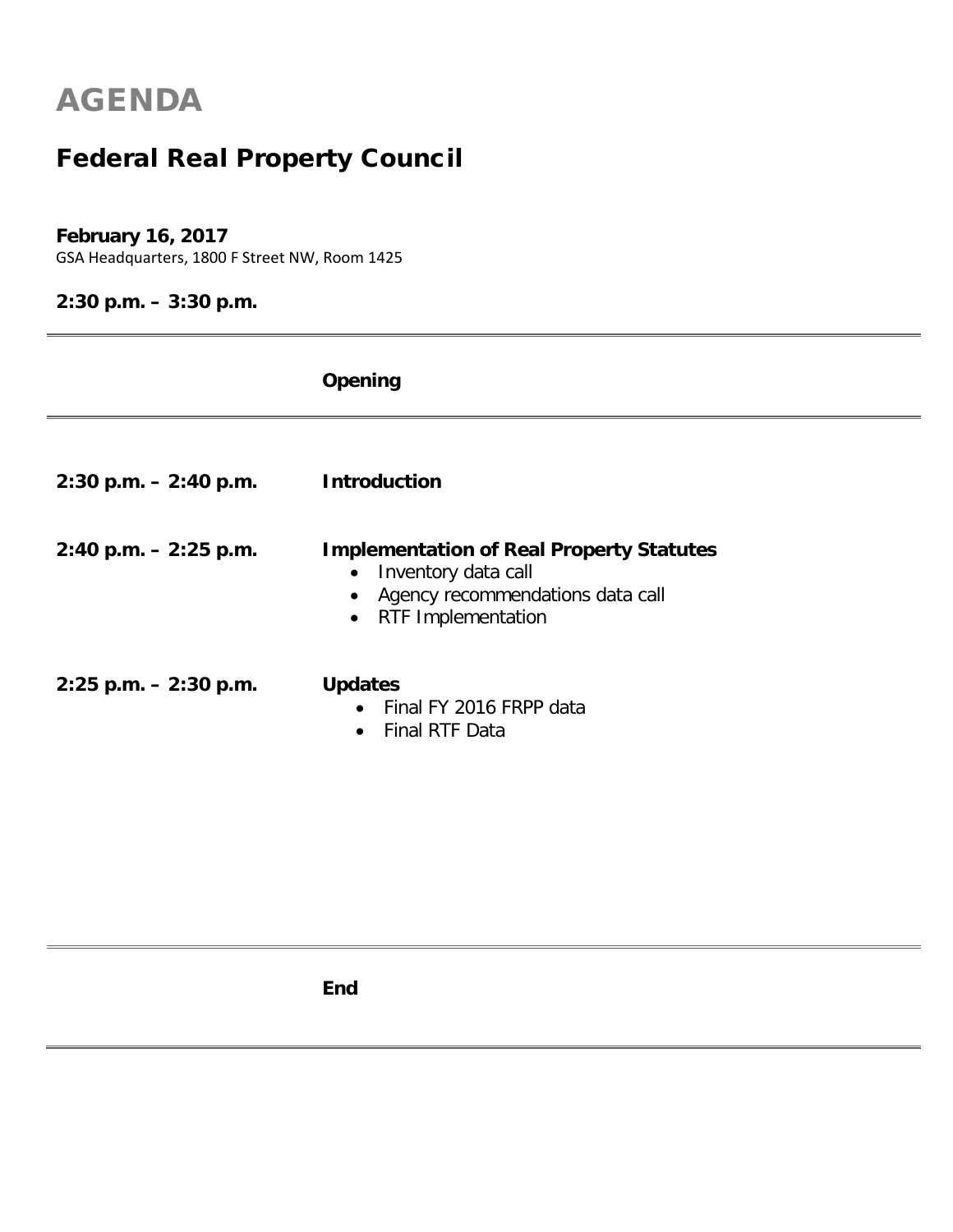### Federal Real Property Council

**February 16, 2017** GSA Headquarters, 1800 F Street NW, Room 1425

**2:30 p.m. – 3:30 p.m.**

#### **February 16, 2017 FRPC Meeting Notes**

Below is a brief summary of the key points discussed during the February FRPC meeting.

#### **Implementation of Real Property Statutes**

Two new laws were enacted on December 16, 2016:

- Federal Assets Sales and Transfer Act of 2016 (Public Law 114-287)
- Federal Property Management Reform Act of 2016 (Pub Law 114-318)

PL 114-287 requires agencies to submit current data on all Federal civilian real property owned or leased by a Federal Agency to GSA and OMB by April 15, 2017. Notwithstanding the exclusion provisions of the laws, all the data elements must be reported for all the property currently reported to FRPP.

New Data Elements per the new laws include:

- Field office/headquarters
- Year of asset construction
- Historical capital expenditures
- Estimated future capital expenditures
- Cannot Currently Be Disposed Date
- **Lease Start Date**
- Year Asset Report Underutilized
- Number of Federal Employees/Contractors
- Age of Property
- Number of Days Underutilized
- **Estimated Net Present Value of Leased Assets**

**Inventory Data Call**: GSA will issue a data call to all agencies on February 21. Agencies already reporting to FRPP will not be required to resubmit data submitted for FY 2016. Agencies that have never reported to FRPP will be required to submit the new data elements and those in the FY 2016 FRPP data dictionary.

Agencies will receive:

- Template with prepopulated data (one for agencies that have already reported to FRPP, and one for agencies that have never reported to FRPP)
- Instruction/guidance document
- Occupancy agreements for GSA-assigned space

GSA will offer training sessions to all agencies during February and March. Agencies should report specific challenges in meeting the data call deadlines to OMB.

#### **Agency Recommendations Data Call**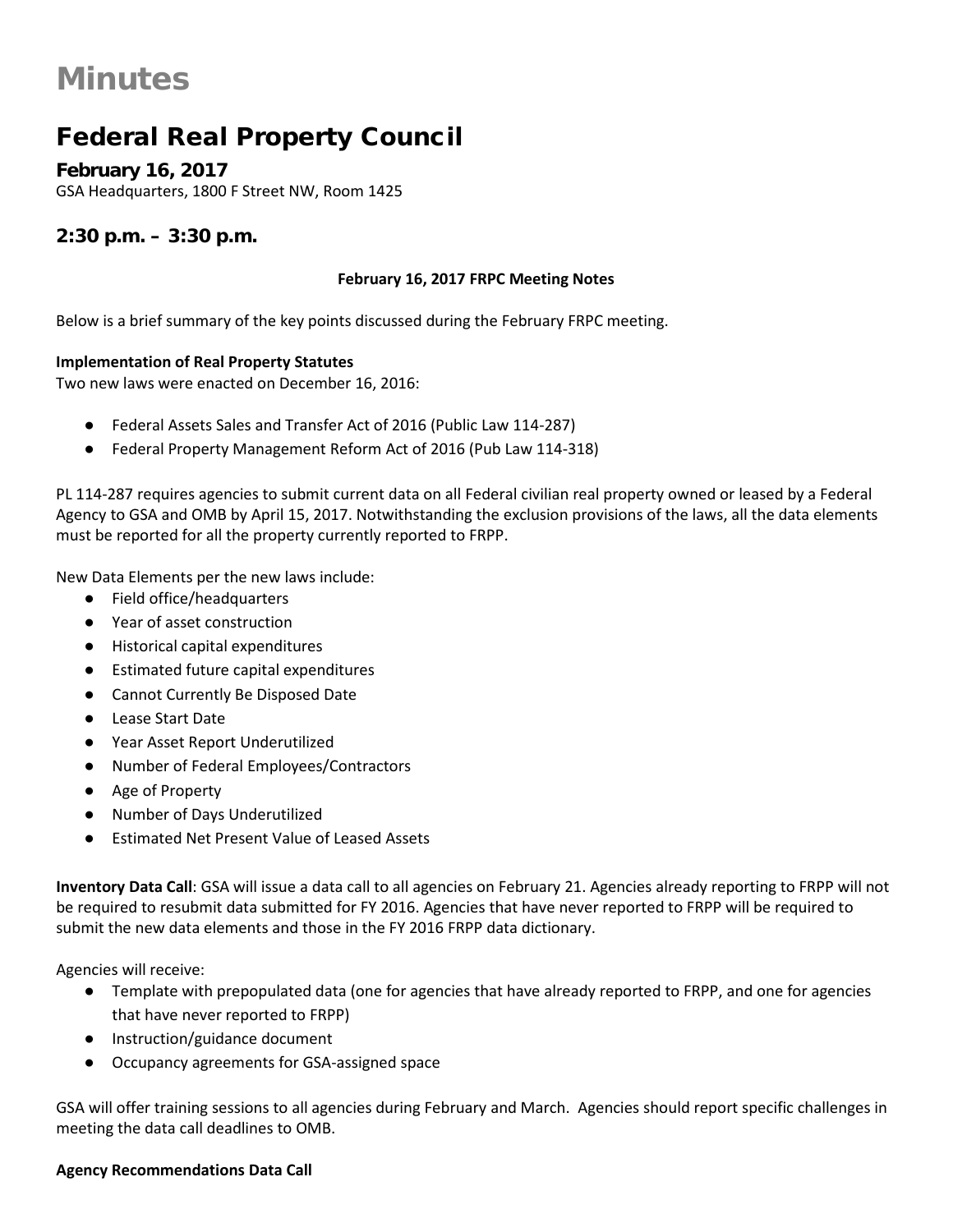● OMB is working aggressively on this and more information will be forthcoming.

#### **Updates**

● Final FY 2016 FRPP Data: GSA finished reconciliation and completed last cycle of FRPP reporting. Began sending results of RTF baseline to agencies. FRPP data is final for all agencies.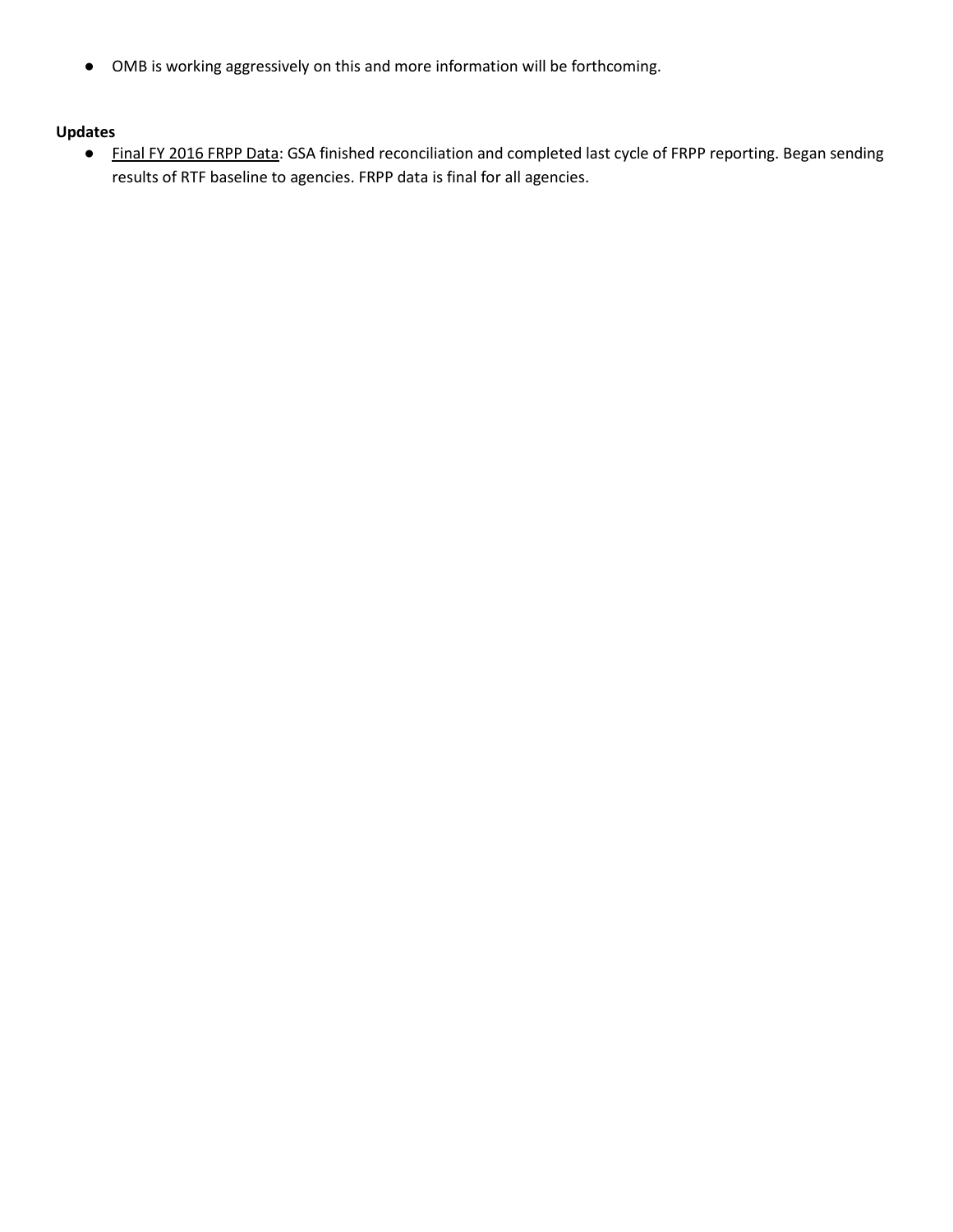## Federal Real Property Council

#### **March 16, 2017**

GSA Headquarters, 1800 F Street NW, Room 1425

### **2:30 p.m. – 3:30 p.m.**

|                          | Opening                                                                                              |
|--------------------------|------------------------------------------------------------------------------------------------------|
|                          |                                                                                                      |
| $2:30$ p.m. $-2:35$ p.m. | <b>Introduction</b>                                                                                  |
| $2:35$ p.m. $-3:20$ p.m. | <b>Implementation of Recommendations Data Call</b><br>• Federal Assets Sale and Transfer Act of 2016 |
| $3:20$ p.m. $-3:30$ p.m. | <b>Progress on Data Element Collection</b>                                                           |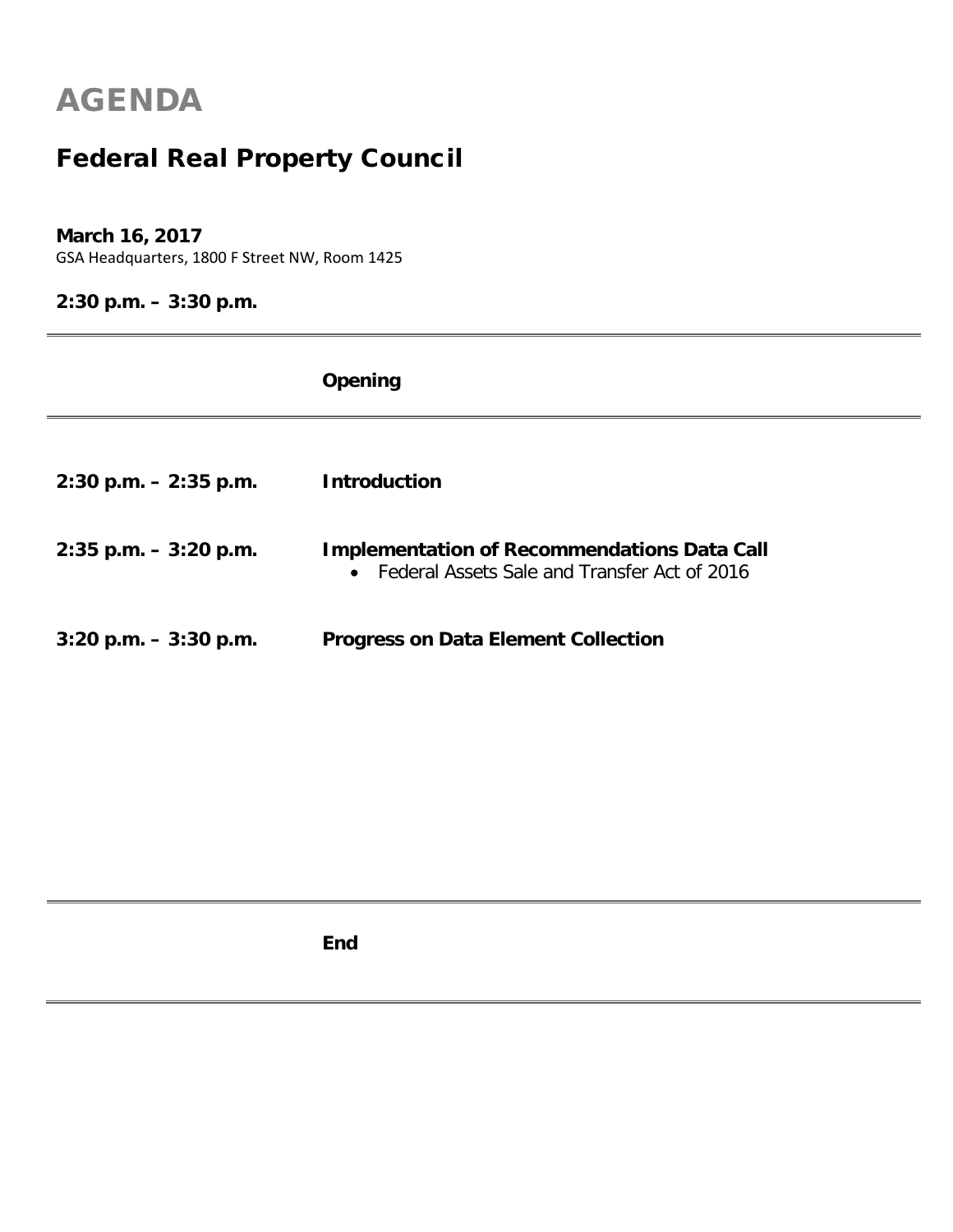### Federal Real Property Council

**March 16, 2017** GSA Headquarters, 1800 F Street NW, Room 1425

#### **2:30 p.m. – 3:30 p.m.**

#### **March 16, 2017 FRPC Meeting Summary**

Below is a brief summary of the key points discussed during the March FRPC meeting.

#### **Implementation of Recommendations Data Call**

On March 10, 2017, OMB and GSA distributed a data call to the CFO Act agencies to implement the Federal Assets Sale and Transfer Act of 2016 (Act). The agencies are required to recommend 10-20 properties to OMB for disposal, consolidation/colocation, reconfiguration and/or redevelopment. OMB will use the recommendations to develop a final list of recommended property dispositions to the Public Buildings Reform Board, which was created by the Act. Submissions are due to GSA on April 14, 2017. Flavio Peres and John Dugan provided an overview of the data call elements. Each CFO Act agency should submit 10-20 properties selected using the Recommendation Prioritization Criteria distributed with the data call. Contact John Dugan (617-565-5709[, john.dugan@gsa.gov\)](mailto:john.dugan@gsa.gov) with questions about the Recommendation Template that was distributed with the data call.

A webinar to address questions related to the data call will be held on March 22, 2017 at 11am. An email invitation will be forthcoming.

OMB and GSA will evaluate the data and prepare a list of property dispositions by June 14, 2017.

#### **Progress on Data Element Collection Data Call**

Agencies were offered an opportunity to ask questions regarding the data call that was distributed on February 22, 2017 and is due April 14.

#### **Tenant Satisfaction Survey**

The Tenant Satisfaction Survey will be released in June 2017. Aaron Eisenbarth emailed a list of incorrect building addresses to the agencies and asked agencies to review them before the Tenant Satisfaction Survey is released. Accurate addresses will assist tenants in locating their work places within the TSS which will also assist with the response rate.

#### **Updates**

● Agency FRPP certification letters are due to GSA March 31, 2017. Details on the requirements for the certifications can be found at the beginning of the FRPP data dictionary.

#### **Q&A Related to the Recommendations Data Call**

- **1) Q:** Can a Federally owned GSA asset that is not efficiently used be recommended by an agency? **A:** Yes, examine all consolidation opportunities and leases that are expiring. Submit the GSA asset or contact your GSA representative on the submission.
- **2) Q:** Would OMB be looking at public private partnerships to redevelop properties and consolidation? **A:** This option is complicated to implement within the timeframe required by the Act due to the current scoring rules, but it could develop moving forward. The Administration is thinking about how to leverage public-private partnerships moving forward.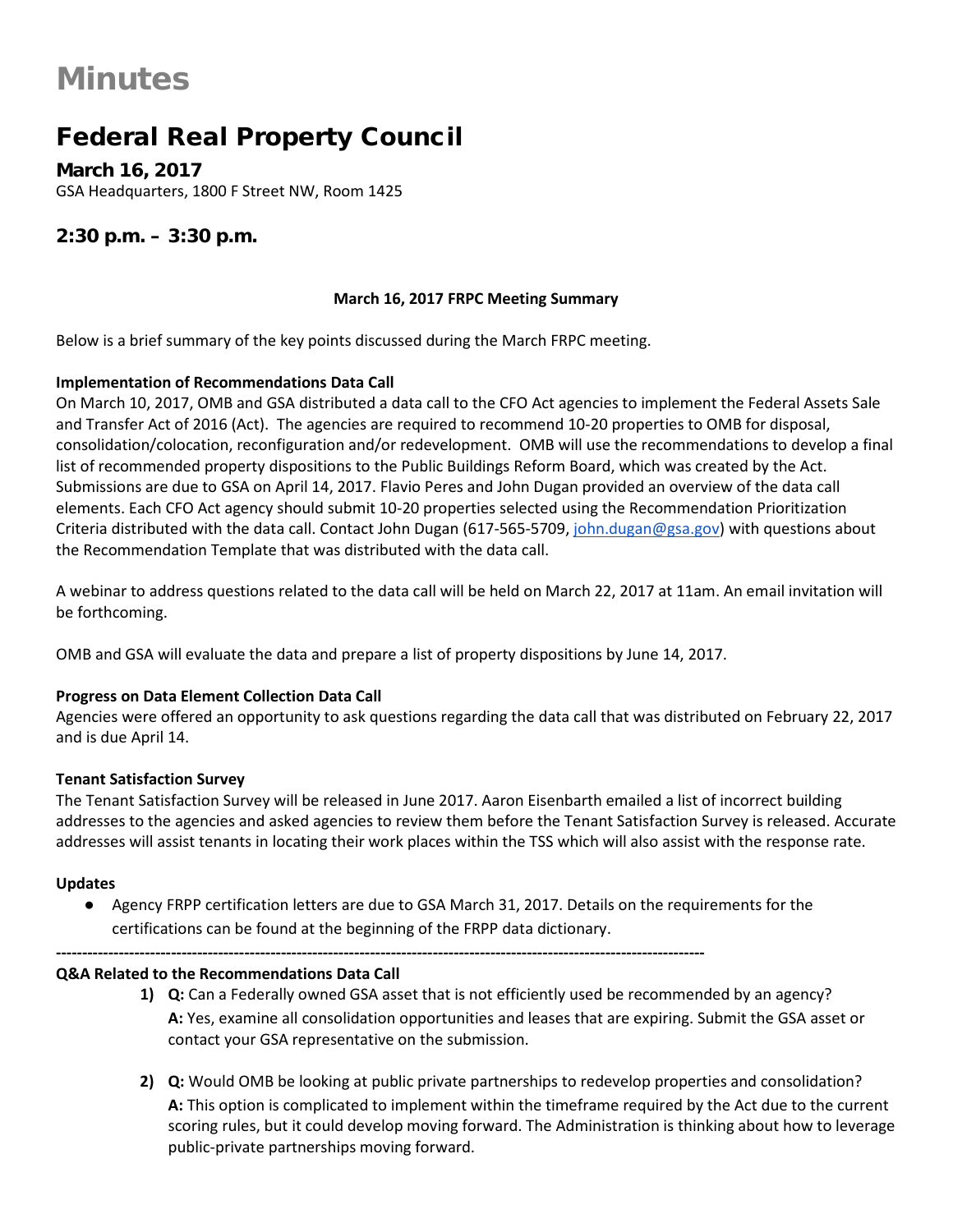**3) Q:** If agencies have an Occupancy agreement with GSA (GSA owns the lease), should they only report on their lease?

**A:** GSA will work with agencies on the leases. If they have only leased one floor and it is fully occupied, that is what should be reported.

- **4) Q:** If there is no appropriation for the Board, where does it leave this process? **A:** Unknown. The intent is to make recommendations to fulfill the law requirements as soon as the board is stood up.
- **5) Q:** What are ideas to look at real estate in a more strategic sense? How is this a divergence from what have done before?

**A:** Disposal will be conducted in Phase 1 to generate proceeds. Phase 2 will use the funds to maximize utilization of space and cross-departmental use of space. The administration is looking at inner city public and private partnerships. GPRA process is a way for agencies to draw more attention to real property.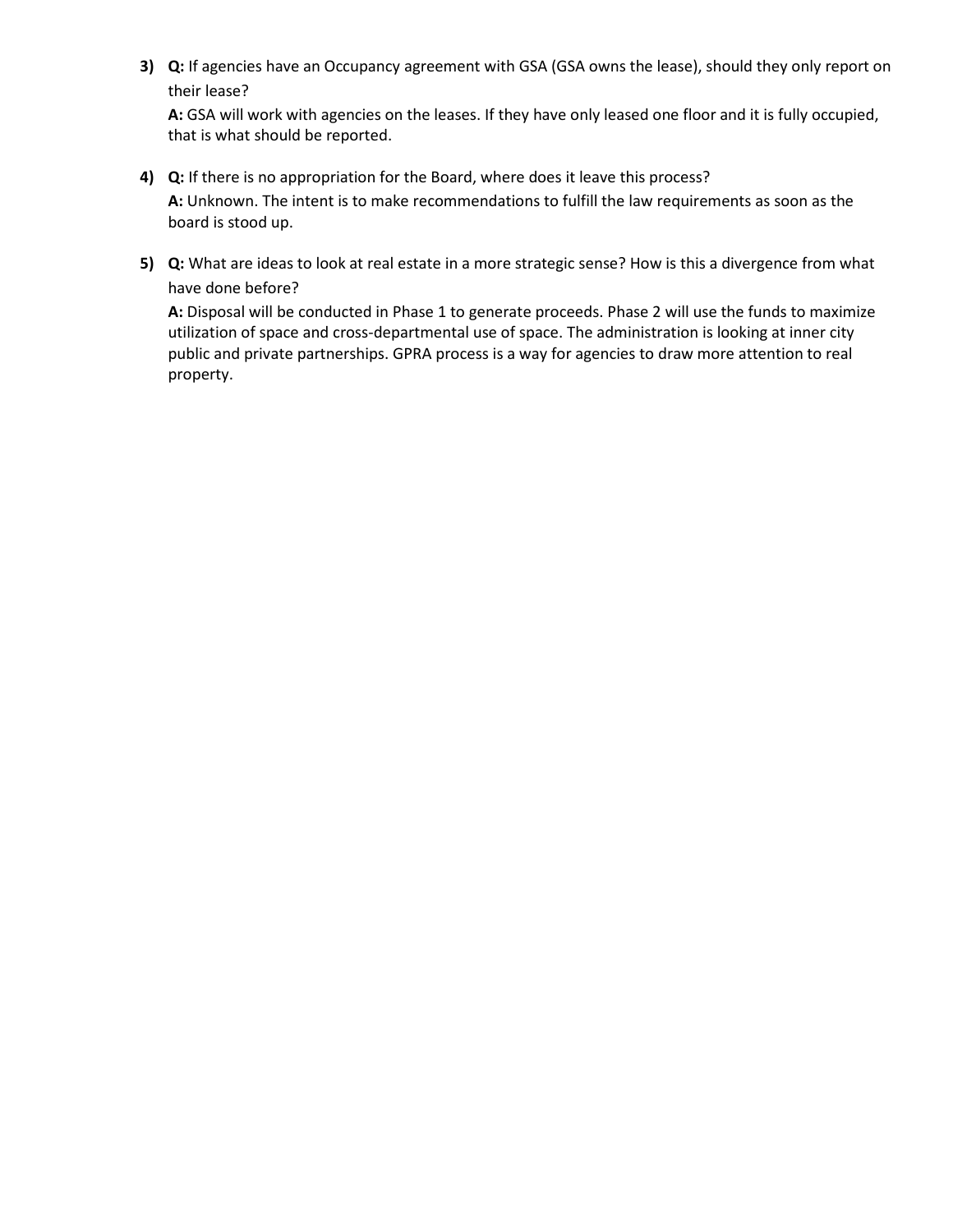## Federal Real Property Council

#### **April 21, 2016**

GSA Headquarters, 1800 F Street NW, Room 1153

**2:30 p.m. – 3:30 p.m.**

|                           | Opening                                                       |
|---------------------------|---------------------------------------------------------------|
|                           |                                                               |
| $2:30$ p.m. $- 2:40$ p.m. | <b>FRPP Public Data Set</b>                                   |
| $2:40$ p.m. $-3:05$ p.m.  | <b>Next Steps on Data Calls</b>                               |
| $3:05$ p.m. $-3:20$ p.m.  | <b>Concept Discussion: Space Saving Performance Contracts</b> |
| $3:20$ p.m. $-3:25$ p.m.  | Program Management Improvement Accountability Act             |
| $3:25$ p.m. $-3:30$ p.m.  | <b>Updates</b>                                                |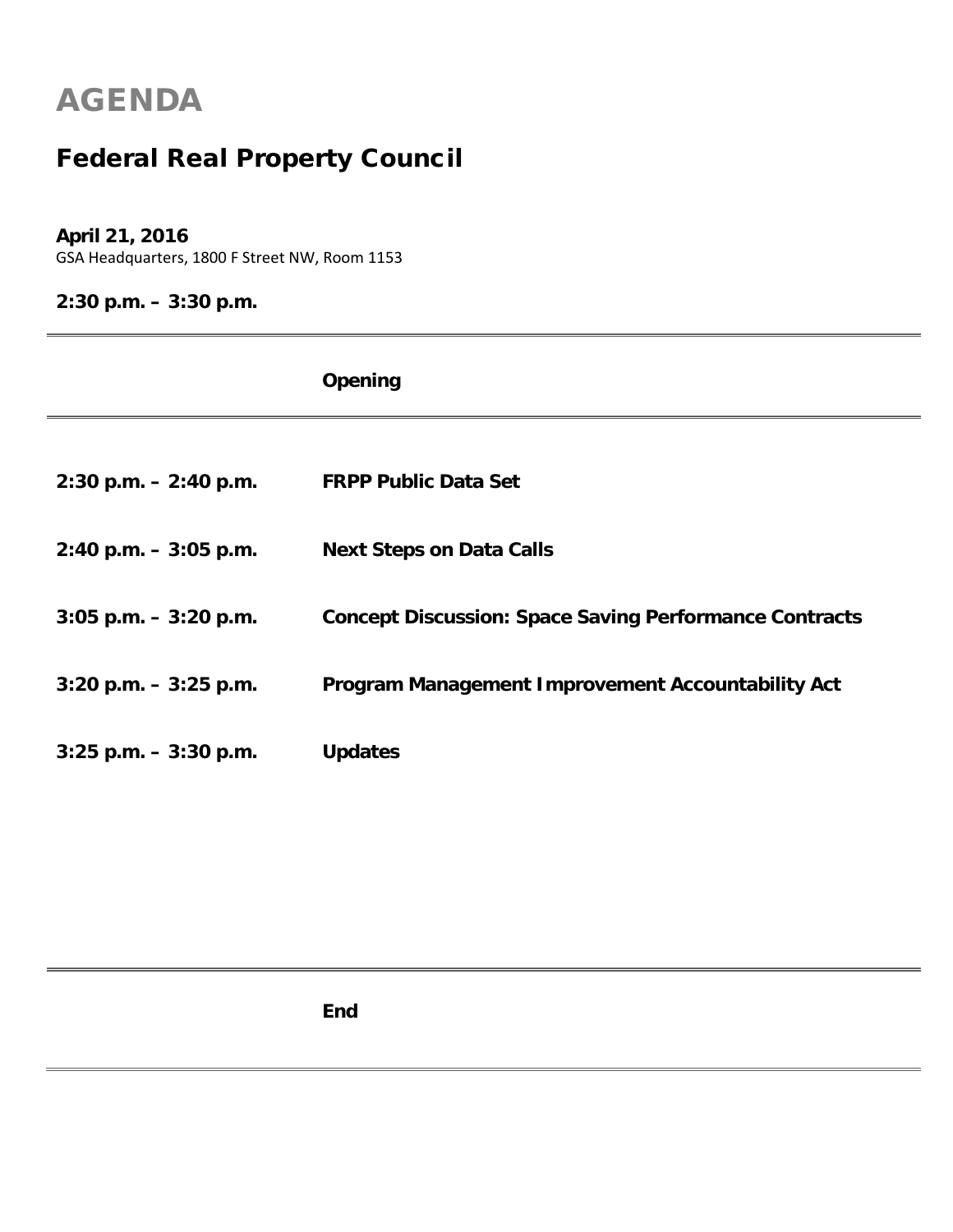## Federal Real Property Council

#### **May 18, 2017**

GSA Headquarters, 1800 F Street NW, Room 1153

#### **2:30 p.m. – 3:30 p.m.**

|                          | Opening                                                                                                                                   |
|--------------------------|-------------------------------------------------------------------------------------------------------------------------------------------|
| $2:30$ p.m. $-2:45$ p.m. | <b>Real Property Management Tool Demo</b>                                                                                                 |
| $2:45$ p.m. $-3:15$ p.m. | <b>Status of Statutory Data Calls: Next Steps</b><br>a) Data Submittal<br>b) Disposal recommendations<br>c) Consolidation recommendations |
| $3:15$ p.m. $-3:25$ p.m. | RTF: Status of FY18 - FY22 Plans, FY16 Results                                                                                            |
| $3:25$ p.m. $-3:30$ p.m. | <b>Updates</b>                                                                                                                            |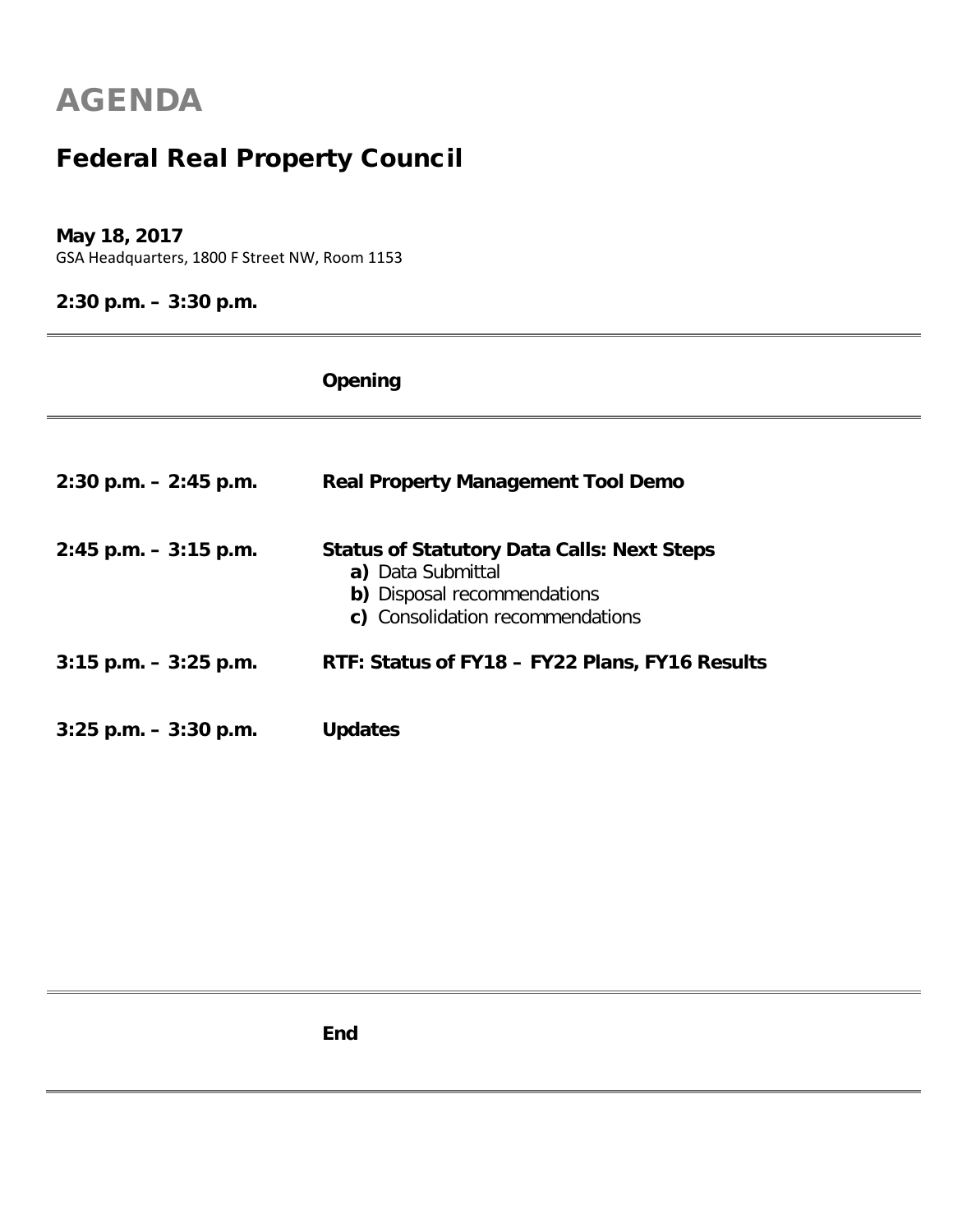## Federal Real Property Council

#### **July 20, 2017**

GSA Headquarters, 1800 F Street NW, Room 1425

### **2:30 p.m. – 3:30 p.m.**

|                          | Opening                                              |
|--------------------------|------------------------------------------------------|
|                          |                                                      |
| $2:30$ p.m. $-2:45$ p.m. | <b>Agency Status - FRPP Data V&amp;V Requirement</b> |
| $2:45$ p.m. $-3:00$ p.m. | <b>FY16 RTF Cost Avoidance</b>                       |
| $3:00$ p.m. $-3:15$ p.m. | Key Findings from FY16 FRPP Summary Report           |
| $3:15$ p.m. $-3:25$ p.m. | <b>Next Steps on FAST Act</b>                        |
| $3:25$ p.m. $-3:30$ p.m. | <b>Updates</b>                                       |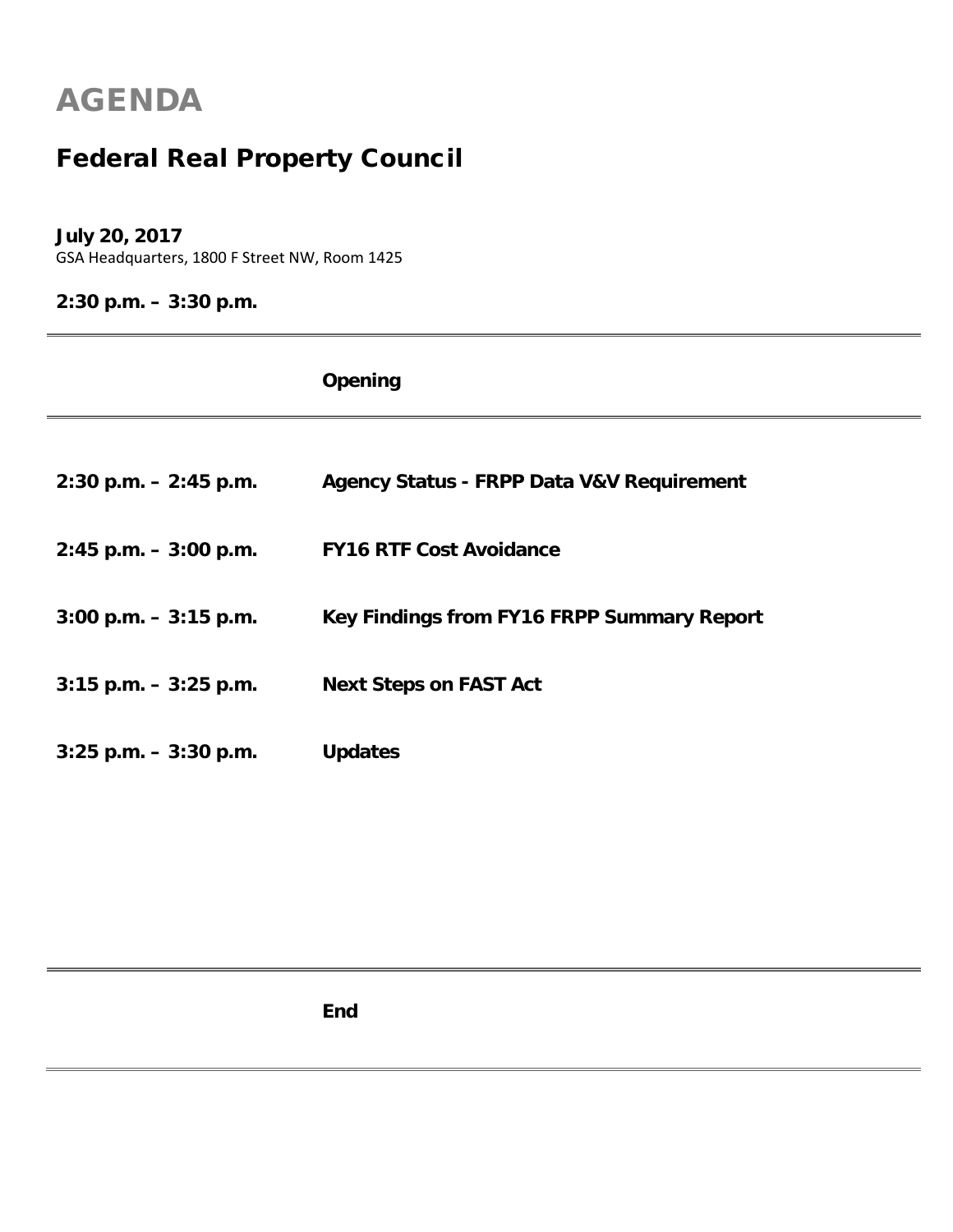## Federal Real Property Council

#### **August 17, 2017**

GSA Headquarters, 1800 F Street NW, Room 1425

**2:30 p.m. – 3:30 p.m.**

|                          | Opening                                         |
|--------------------------|-------------------------------------------------|
|                          |                                                 |
| $2:30$ p.m. $-2:50$ p.m. | <b>DHS Consolidation Initiative</b>             |
| $2:50$ p.m. $-3:10$ p.m. | <b>Implementation of Statutes</b>               |
| $3:10$ p.m. $-3:20$ p.m. | <b>Development of Special Utilization Rates</b> |
| $3:20$ p.m. $-3:30$ p.m. | <b>Updates</b>                                  |